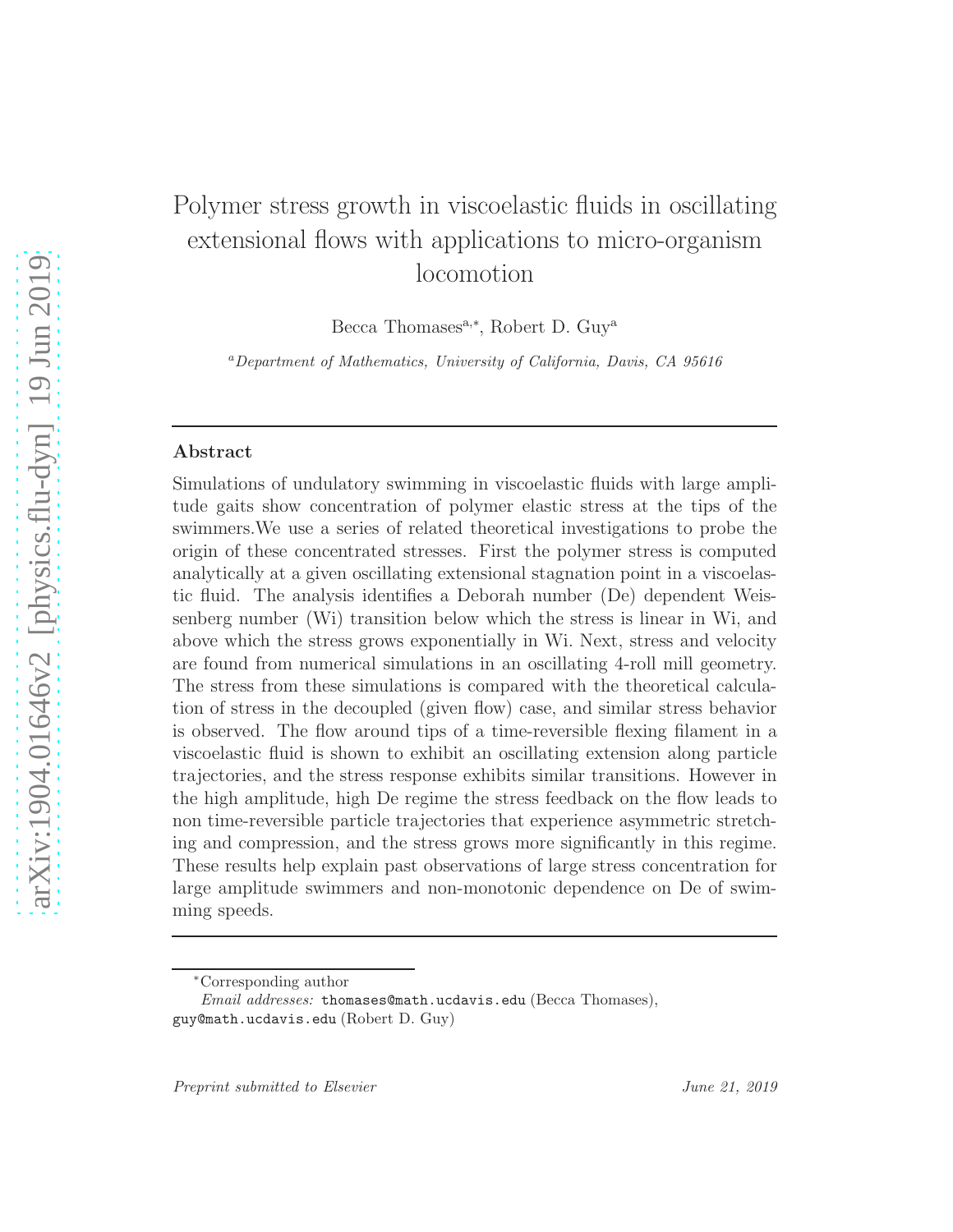## 1. Introduction

Simulations of swimming in viscoelastic fluids involving large amplitude gaits [20, 23, 18] show substantially different swimming speeds than those found in low amplitude simulations and asymptotic analyses [4, 5, 10, 6, 16, 3]. Concentration of polymer elastic stress at the tips of slender objects has been seen in numerical simulations of flagellated swimmers in viscoelastic fluids [20, 22, 23, 12], and it is thought that the presence of these large stresses is related to the observed differences in behavior at low and high amplitude. We recently explained the origin of the stress concentration at the tips of steady, translating cylinders [13]. The tips of swimmers, however, experience unsteady oscillating motion. This paper analyzes oscillatory extensional flows, which are similar to the flows around bending objects, and it identifies parameter regimes which lead to the presence of large concentrated stresses.

In Fig. 1 we present results similar to those from [22, 23] which compare low and high amplitude undulatory swimmers in a 2D Stokes-Oldroyd-B fluid. In Fig. 1 (a)-(b) we show the scaled strain energy density (trace of the stress) for both low and high Deborah number and amplitude. The Deborah number is the polymer relaxation time scaled by the flow time-scale, and is denoted by De. Large stress accumulation at the tail only occurs in the high De, high amplitude case. In Fig.  $1(c)$ -(d) we plot the maximum strain energy density and swimming speed (normalized by the swimming speed in a Newtonian fluid) as a function of De. In both the stress response and normalized swimming speed, the high amplitude behavior is very different from the low amplitude behavior at high De. At low De, low and high amplitude motion results in similar normalized swimming speed, but significant slow downs are seen for the high amplitude swimmers where the stress is also very high.

Translating cylinders in a viscoelastic fluid exhibit a Weissenberg number transition from low to high stress concentration at the cylinder tips [13]. The Weissenberg number, Wi, is the polymer relaxation time scaled by the flow strain rate. This transition is similar to the coil-stretch transition found for viscoelastic fluids at steady extensional points. Undulatory swimmers are oscillating as well as translating, and the Deborah number is typically reported as the relevant non-dimensional relaxation time in this case. Here we show that the fluid near tips of oscillating filaments in 2D experience oscillating extension along particle trajectories, and both Deborah number and Weissenberg number are important. Our results extend known transitions in Wi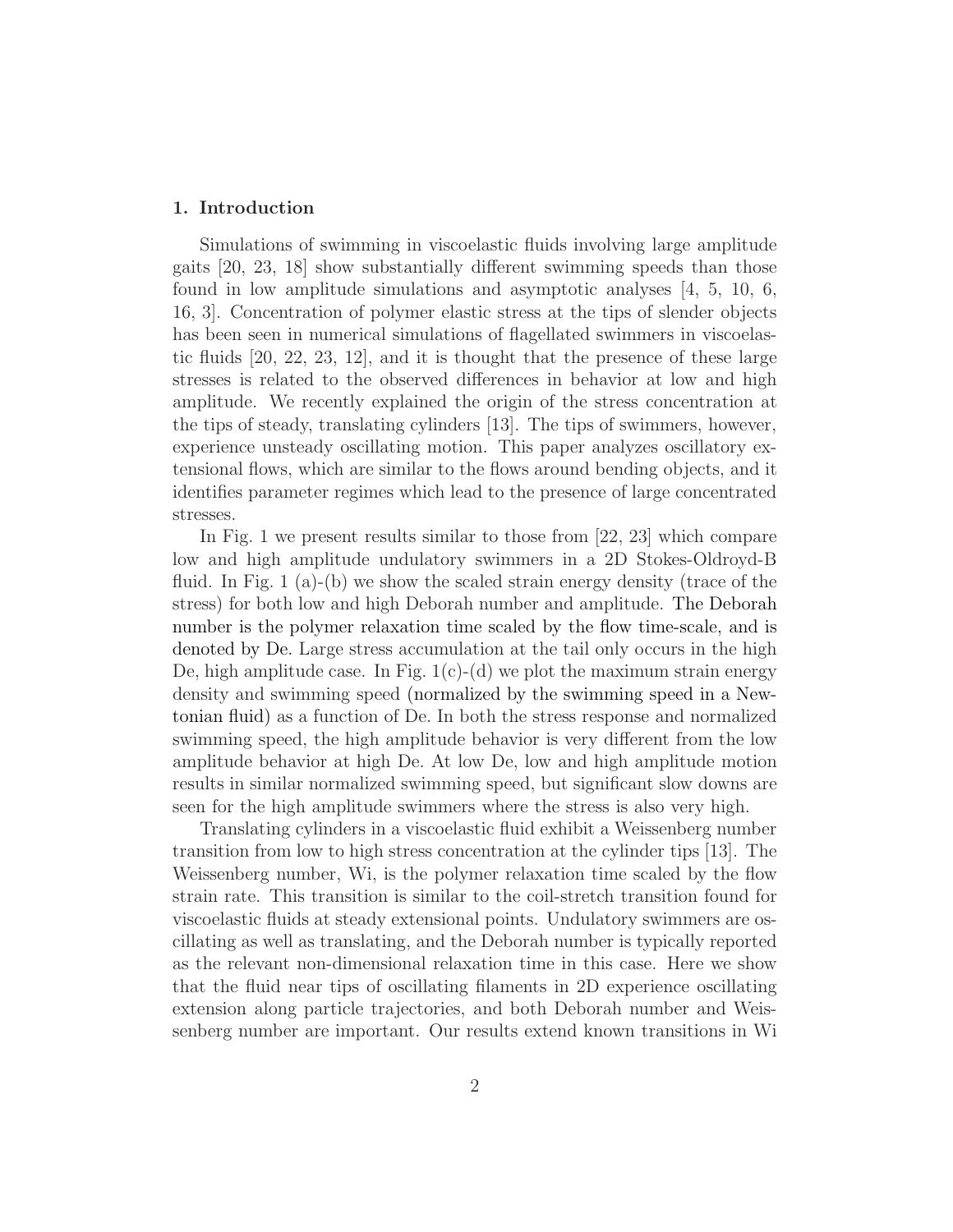

Figure 1: (a,b) Snapshots of the stress distributions around swimmers with (a) low and (b) high amplitude gaits at both low and high Deborah numbers (De). The swimmer gait is prescribed with a curvature  $\kappa(s,t) = (A_t(1-s) + A_h s) \sin(2\pi t + \pi s)$ , where  $(A_t, A_h)$ are the tail and head curvature amplitudes, and  $(A_t, A_h) = (5, 2)$  for the large amplitude case and  $(1, 2/5)$  for low amplitude. The color field shows polymer strain energy density scaled by  $2\mu_p A_t$ . A similar scaling will be used for the flexors in Sec. 5. (c) Scaled strain energy density in a neighborhood near the tail as a function of De. (d) Non-Newtonian swimming speed normalized by swimming speed in a Newtonian fluid.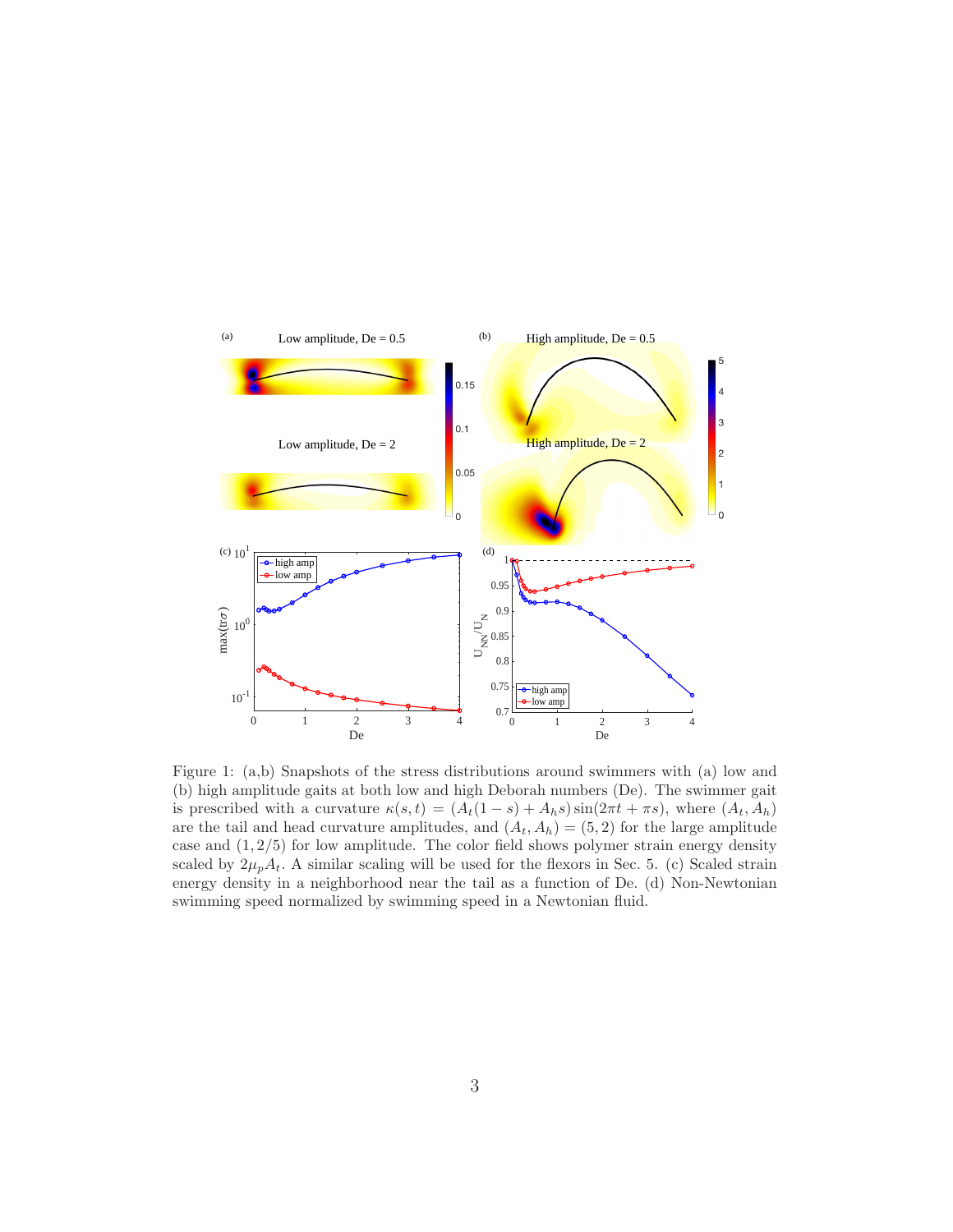at steady extensional stagnation points to oscillating extensional points, and the Wi transition becomes De dependent in this case. The need to report both De and Wi has been well appreciated in the engineering community, see [2, 15] for nice discussions of these two parameters, but it has not been noted before in the context of micro-organism locomotion in viscoelastic fluids.

In this paper we analyze the stress response at a fixed oscillatory extensional stagnation point with no stress feedback on the flow. We compare these analytical results with different numerical simulations in which the stress and flow are coupled. We examine flow-stress coupling in oscillating extension by forcing the flow with a 4-roll mill background force that is oscillatory in time. Next, we look at the flow around flexing filaments with a time-reversible oscillation of a circular arc of a given amplitude. The flow around these so-called flexors is similar to the flow around undulatory swimmers and provides a connection between the analysis of stress response at oscillatory extensional stagnation points and recent numerical studies on stress accumulation at tips of flagellated and undulatory swimmers [20, 22, 17, 24, 12].

## 2. Model Equations

We use the Oldroyd-B model of a viscoelastic fluid in the zero-Reynolds number limit. The Oldroyd-B model is the simplest model of a viscoelastic fluid which captures elastic effects such as storage of memory from past deformation on a characteristic time-scale  $\lambda$ . We study zero-Reynolds number because this work is motivated by micro-organism locomotion. The model equations for velocity **u**, pressure p, and polymer stress tensor  $\tau$  are

$$
-\nabla p + \mu_s \Delta \mathbf{u} + \nabla \cdot \boldsymbol{\tau} + \mathbf{f} = 0 \tag{1}
$$

$$
\nabla \cdot \mathbf{u} = 0 \tag{2}
$$

$$
\tau + \lambda \stackrel{\nabla}{\tau} = 2\mu_p \dot{\gamma},\tag{3}
$$

where  $\overline{\tau}$ , denotes the upper convected derivative, and is defined by

$$
\overline{\tau} = \partial_t \tau + \mathbf{u} \cdot \nabla \tau - (\nabla \mathbf{u} \tau + \tau \nabla \mathbf{u}^T).
$$
 (4)

The solvent and polymer viscosities are  $\mu_s$ , and  $\mu_p$ , respectively, and  $\dot{\gamma}$  =  $(\nabla \mathbf{u} + \nabla \mathbf{u}^T)/2$  is the rate of strain tensor. The function **f** is the external forcing that drives the system, and will be given explicitly for the different examples in Sec. 4 for the 4-roll mill geometry and in Sec. 5 for the flexor simulations.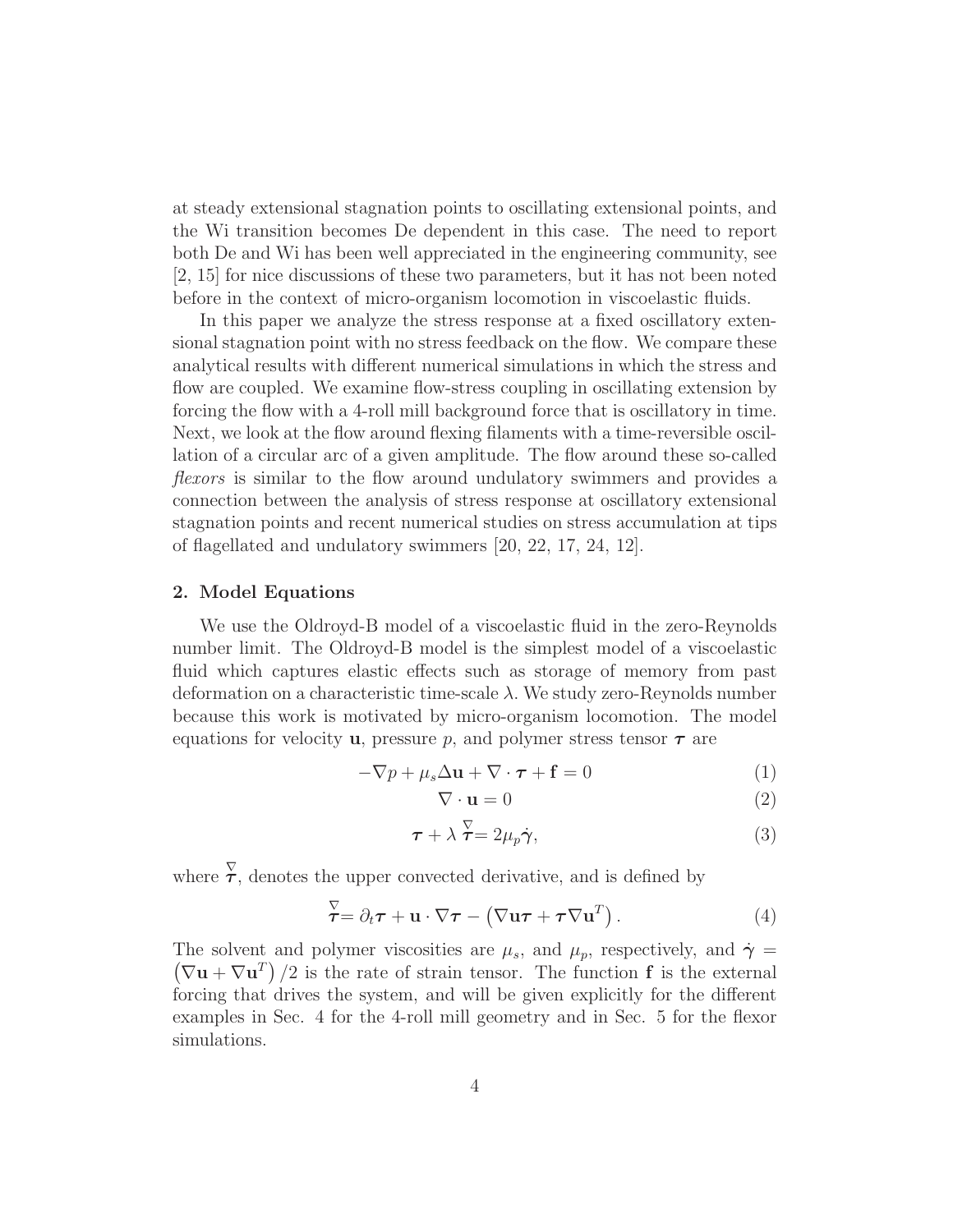#### 3. Stress response to oscillating extension with no coupling

It is well known that in the Oldroyd-B model of a viscoelastic fluid, the stress shows unbounded exponential growth at extensional points when stretching outpaces relaxation. The rapid stretching originates from the nonlinearity in the upper-convected derivative, Eq. (4). This derivative is the frame-invariant material derivative of a tensor, or derivative of a tensor along a particle path, making it essential in continuum models of viscoelastic fluids. Other similar models such as Giesekus, FENE-P, and PTT also lead to large concentrated stresses in these regions of strong extension [9]. We use the Oldroyd-B model here because it is the simplest model that contains these nonlinear features and is amenable to analysis.

We begin by repeating the well known calculation for stress divergence in the Oldroyd-B model for a fixed velocity, in order to frame the following sections. Consider a linear extensional flow  $\mathbf{u} = \alpha(x, -y)$  for  $\alpha > 0$ . At the origin, the diagonal components of the stress satisfy

$$
\lambda \frac{d}{dt} \boldsymbol{\tau}_{11} = 2\alpha \mu_p - (1 - 2\lambda \alpha) \boldsymbol{\tau}_{11} \tag{5}
$$

$$
\lambda \frac{d}{dt} \boldsymbol{\tau}_{22} = -2\alpha \mu_p - (1 + 2\lambda \alpha) \boldsymbol{\tau}_{22}.
$$
 (6)

For  $2\lambda \alpha < 1$ , the stress approaches a bounded steady state, and for  $2\lambda \alpha > 1$ ,  $\tau_{11}$  grows exponentially in time without bound. For this flow, the Weissenberg number is  $Wi = 2\alpha\lambda$ , and the unbounded stress growth occurs for  $Wi > 1.$ 

We extended this classical result to the situation in which the strength of extension is oscillating in time with mean zero and period  $T$ . Specifically, we assume a velocity field (independent of the stress) of the form

$$
\mathbf{u} = \alpha h(t/T)(x, -y),\tag{7}
$$

where  $h(t)$  is a periodic function with period 1, mean zero, and maximum 1. At the origin, the diagonal components of the stress satisfy the following ODE's:

$$
\lambda \left( \frac{d}{dt} \boldsymbol{\tau}_{11} - 2\alpha h(t/T) \boldsymbol{\tau}_{11} \right) + \boldsymbol{\tau}_{11} = 2\alpha \mu_p h(t/T) \tag{8}
$$

$$
\lambda \left( \frac{d}{dt} \boldsymbol{\tau}_{22} + 2 \alpha h(t/T) \boldsymbol{\tau}_{22} \right) + \boldsymbol{\tau}_{22} = -2 \alpha \mu_p h(t/T). \tag{9}
$$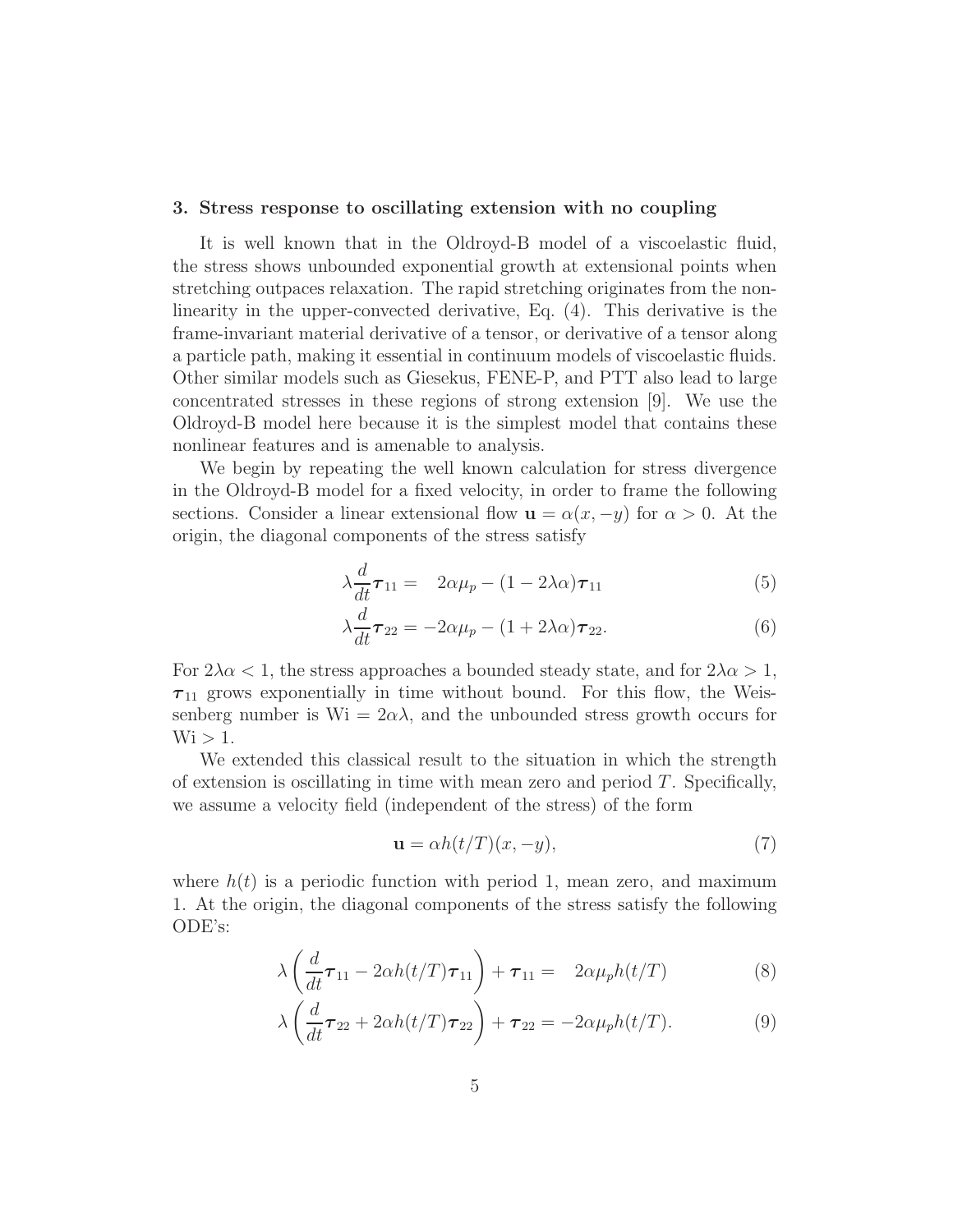We nondimensionalize these equations by scaling stress by  $2\mu_p \alpha$  and scaling time by the period T. We denote the dimensionless stress by  $\sigma = \tau/2\mu_p\alpha$ . The dimensionless equations are

$$
\operatorname{De}\frac{d}{dt}\boldsymbol{\sigma}_{11} + (1 - h(t)\operatorname{Wi})\ \boldsymbol{\sigma}_{11} = h(t) \tag{10}
$$

$$
\operatorname{De}\frac{d}{dt}\boldsymbol{\sigma}_{22} + (1+h(t)\operatorname{Wi})\ \boldsymbol{\sigma}_{22} = -h(t),\tag{11}
$$

where, as before, the Weissenberg number is  $W_i = 2\alpha\lambda$ , and the Deborah number is De  $=\lambda/T$ .

To gain insight from an analytic solution to these equations, we choose the function  $h$  to be the square wave

$$
h(t) = \begin{cases} 1 & \text{for } \text{mod}(t, 1) \le 1/2 \\ -1 & \text{for } \text{mod}(t, 1) > 1/2 \end{cases}.
$$
 (12)

This choice of h permits us to find the periodic solution analytically, from which we compute the maximum in time of the trace of the stress (strain energy density) as

$$
\max \text{tr } \boldsymbol{\sigma} = \frac{2 \sinh\left(\frac{\text{Wi}}{2\text{De}}\right) - 2\text{Wi}\sinh\left(\frac{1}{2\text{De}}\right)}{\left(\text{Wi}^2 - 1\right) \sinh\left(\frac{1}{2\text{De}}\right)}.
$$
\n(13)

Unlike the case of steady extensional flow, the solution remains bounded in time, and it approaches a periodic solution for all Wi.

Figure 2(a) shows how the stress depends on Wi for different fixed De. This plot shows two different regimes for how the stress depends on Wi, and there is a Deborah number dependent transition between the two regimes. To understand the behavior in the two regimes, we expand the max trace of the stress in the limits of large and small Wi. For small Wi, the max trace stress scales linearly with Wi:

$$
\max \text{tr } \boldsymbol{\sigma} \sim \left( \frac{2 \text{De sinh}\left(\frac{1}{2 \text{De}}\right) - 1}{\text{De sinh}\left(\frac{1}{2 \text{De}}\right)} \right) \text{Wi}, \quad \text{for Wi} << 1. \tag{14}
$$

For large Wi, the max trace of the stress to leading order is

$$
\max(\text{tr }\boldsymbol{\sigma}) \sim \left(\frac{1}{\sinh\left(\frac{1}{2De}\right)}\right) \frac{\exp\left(\frac{Wi}{2De}\right)}{Wi^2}, \quad \text{for Wi} > 1. \tag{15}
$$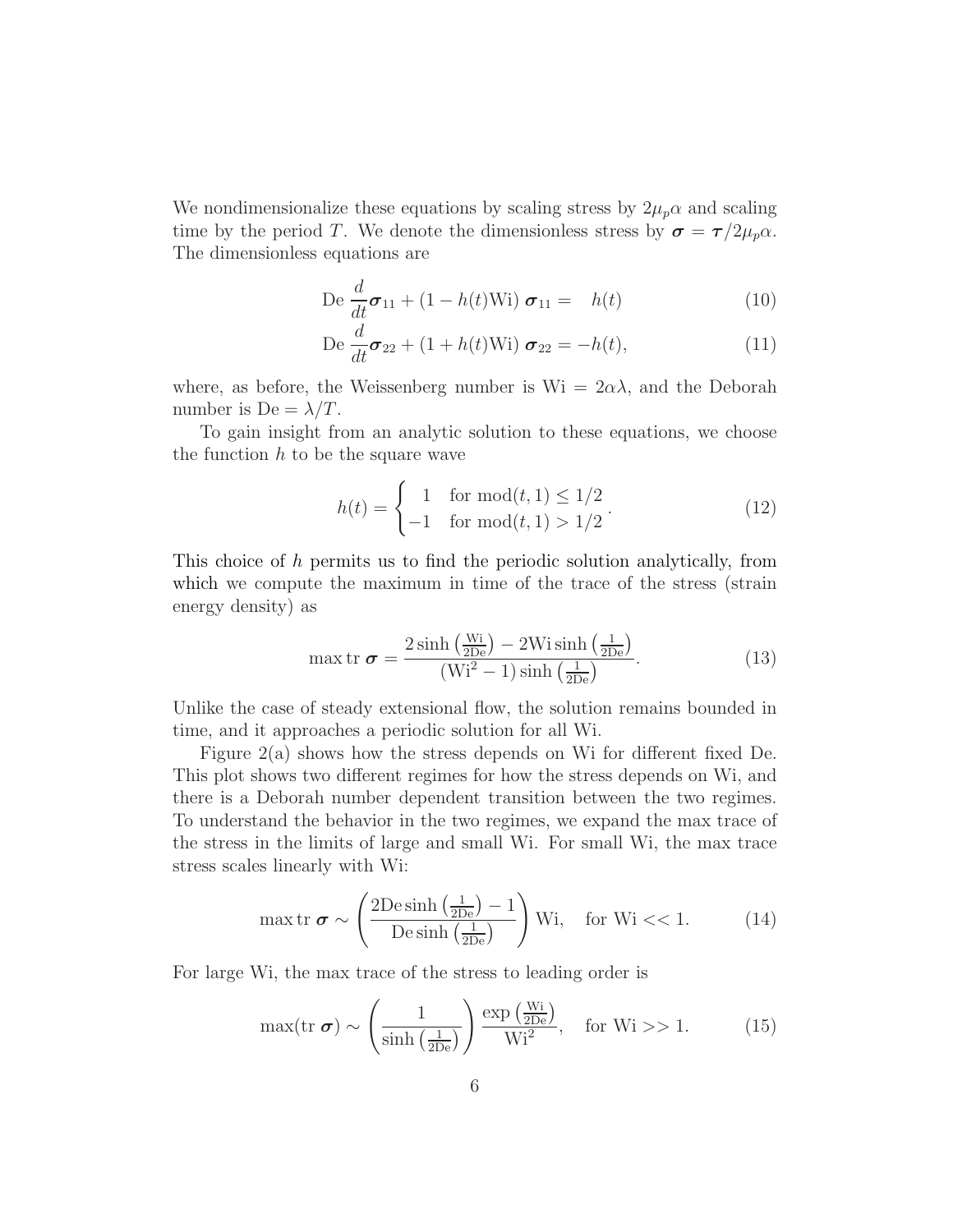

Figure 2: (a) Analytical solution of max(tr  $\sigma$ ) as a function of Wi for De = 0.5, 1, 2, 3 at oscillatory extensional stagnation points with no stress feedback in the Stokes-Oldroyd-B model. Linear and exponential asymptotic approximations are included to highlight transition. Wi transition depends on De. (b) Analytical solution of max(tr  $\sigma$ ) as a function of De for non-dimensional stretch rate  $\mathcal{A} = 1, 2, 4$ .

This expansion is generated by assuming not only that Wi is large, but also that Wi is large compared to De. Thus the transition from the low Weissenberg number regime to the high Weissenberg number regime depends on the Deborah number. In Figure 2(a) we include plots of the asymptotic expressions for the stress for both high and low Wi for  $De = 0.5$ . The transition for the linear behavior to the exponential behavior appears to occur somewhere between  $Wi = 2$  and  $Wi = 4$ .

For fixed Wi, the stress is a decreasing function of De. The case of  $De = 0$  corresponds to the steady extension case. For high De, the duration of stretch is short, and the stresses do not get very large before the flow changes to compression.

With this nondimensionalization both Wi and De scale with the relaxation time. In studies of locomotion, it is useful consider how the speed depends on De for a given gait. Similarly, in Section 5, we consider how the stress depends on relaxation time as an object changes shape with a fixed amplitude. For such problems, it is useful to consider how the stress depends on the nondimensional stretch rate  $\mathcal{A} = \alpha T = \text{Wi}/(2\text{De})$  in place of Wi. This other parameter captures the amplitude of the stretching independent of the relaxation time, and the relaxation time only appears in De. For this nondimensionalization  $De = 0$  corresponds to Newtonian flow.

In Fig. 2(b) we plot the max of the trace of the stress a function of De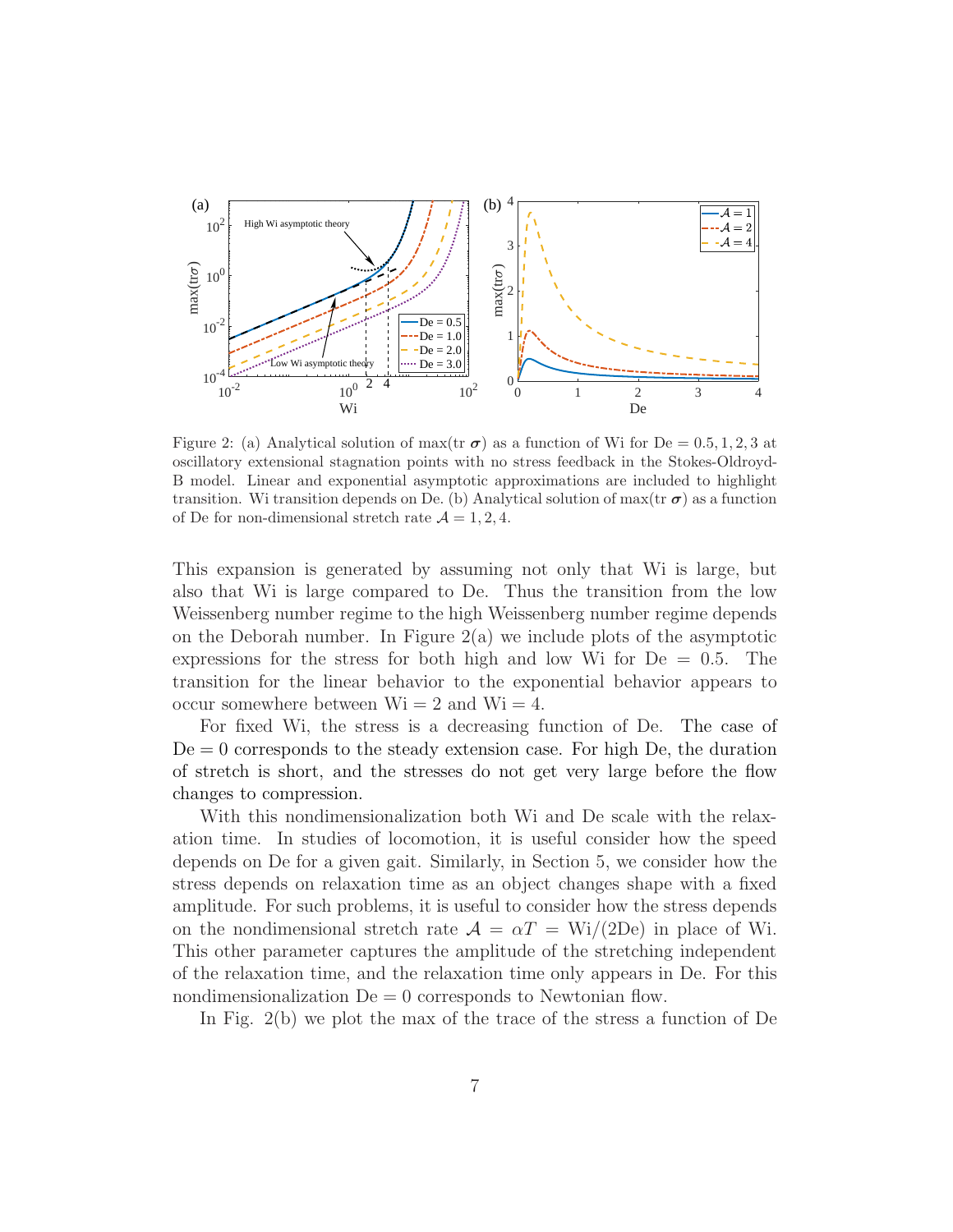for a range of stretch rates  $\mathcal{A} = 1, 2, 4$ . As De goes to either 0 or  $\infty$ , the stress goes to zero, and as a result the stress is a nonmonotonic function of De. The De where the peak stress occurs is fairly insensitive to the stretch rate within the ranges of A presented.

In Appendix C we present results of a numerical solution to Eqs. (10)– (11) for the Giesekus model to demonstrate how additional nonlinear terms effect the theory developed in this section.

# 4. Stress response to oscillating extension with coupling

The analysis from the previous section considered the flow fixed independent of the stress. Here we examine an oscillating extensional flow in which the stress and velocity are coupled. We drive the system by prescribing a 4-roll mill type background body force and solve for the resulting velocity and stress numerically and compare the results with those from the previous section.

We adapt the model problem from [25, 9] in which the stress at steady extensional points was examined numerically. Specifically, we solve the Stokes-Oldroyd-B equations, Eqs. (1)-(3) on the two-dimensional periodic domain  $[-\pi, \pi]^2$  with a driving background body force

$$
\mathbf{f} = 2\alpha \sin\left(2\pi t/T\right) \left( \begin{array}{c} -\sin x \cos y \\ \cos x \sin y \end{array} \right). \tag{16}
$$

Note in the stokes limit ( $\lambda = 0$ ) this body force drives the flow  $\mathbf{u} = -\mathbf{f}/2$ . At the origin the linearized flow is identical to the flow defined in equation (7) from the decoupled problem with  $h(t) = \sin(2\pi t)$ .

The system is solved with a pseudo-spectral method for spatial derivatives and a 2nd order implicit-explicit time integrator; small stress diffusion is added to control stress gradients. See Appendix A for details on the numerical method and discretization parameters.

As before, the Deborah number is  $De = \lambda T$ . The Weissenberg number is computed as  $Wi = \lambda \dot{\gamma}$  where  $\dot{\gamma} = \max_t \sqrt{2\dot{\gamma} : 2\dot{\gamma}/2}$  for  $\dot{\gamma}$  measured at the origin once the solution has equilibrated to the periodic solution. For a Newtonian fluid  $\dot{\gamma} = 2\alpha$ , but we find that even for viscoelastic fluids in the highly nonlinear regime of large stresses  $\dot{\gamma} \approx 2\alpha$ . Hence for this problem one can use  $\mathrm{Wi} = 2\alpha\lambda$  and nondimensionalize the polymer stress by  $\sigma =$  $\tau/(2\mu_p\alpha)$ , which is equivalent to what was done in the previous section.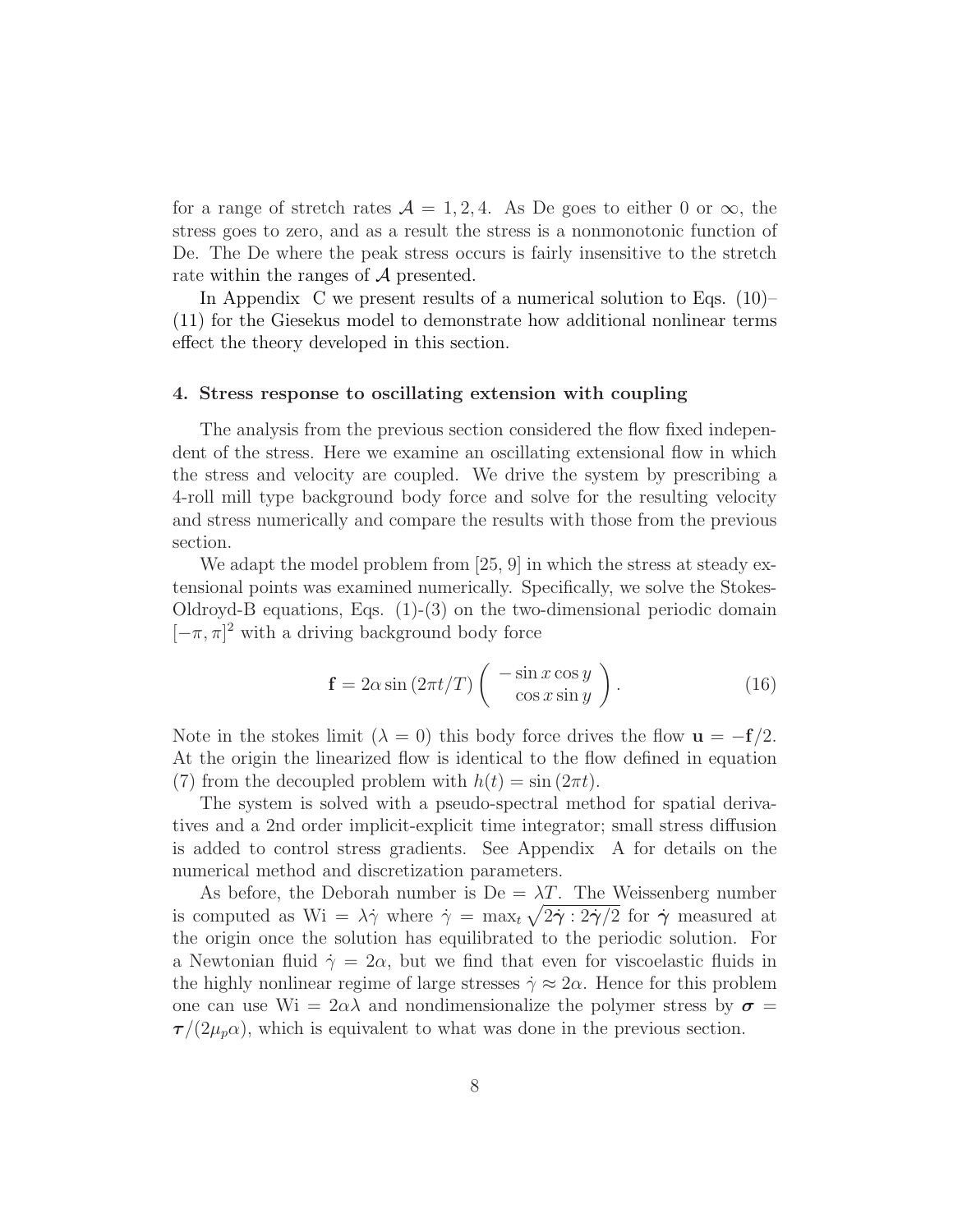

Figure 3: Velocity field overlayed on colorfield displaying polymer strain energy density over one period for oscillating extension near the origin on the domain  $[-\pi/2, \pi/2]^2$  for the fully coupled 4-roll mill simulations, at  $De = 0.5$ ,  $Wi = 12$ .

In Fig. 3 we show tr  $\sigma$  near the origin (on part of the simulation domain:  $[-\pi/2, \pi/2]^2$  for 8 different times over one period for Wi = 12 and De = 1/2 after the solution has reached the periodic solution. These plots show the large stresses switching orientation over the course of a period due to the alternating directions of stretching. At the beginning of the period  $(t=0)$ the stress is oriented in the horizontal direction, but at this time, the flow begins stretching in the vertical direction and compressing in the horizontal direction. Over the next half period, the stress becomes increasingly oriented in the vertical direction. Over the second half of the period, the flow stretches in the horizontal direction and compresses in the vertical direction.

To compare the results of the fully coupled simulations with the theory presented in Sec. 3 we numerically solve the ODE's in Eqs.  $(10)-(11)$  with temporal oscillation  $h(t) = \sin(2\pi t)$ . We note that there is no closed form analytic expression such as Eq. (13) for a sinusoidal oscillation. This is the analog of the coupled 4-roll mill at the origin, but in the decoupled limit, i.e. where the stress does not affect the velocity. In Fig. 4 we examine plots of max(tr  $\sigma$ ) as a function of dimensionless parameters in both the coupled case as well as in the decoupled case. The behavior of the stress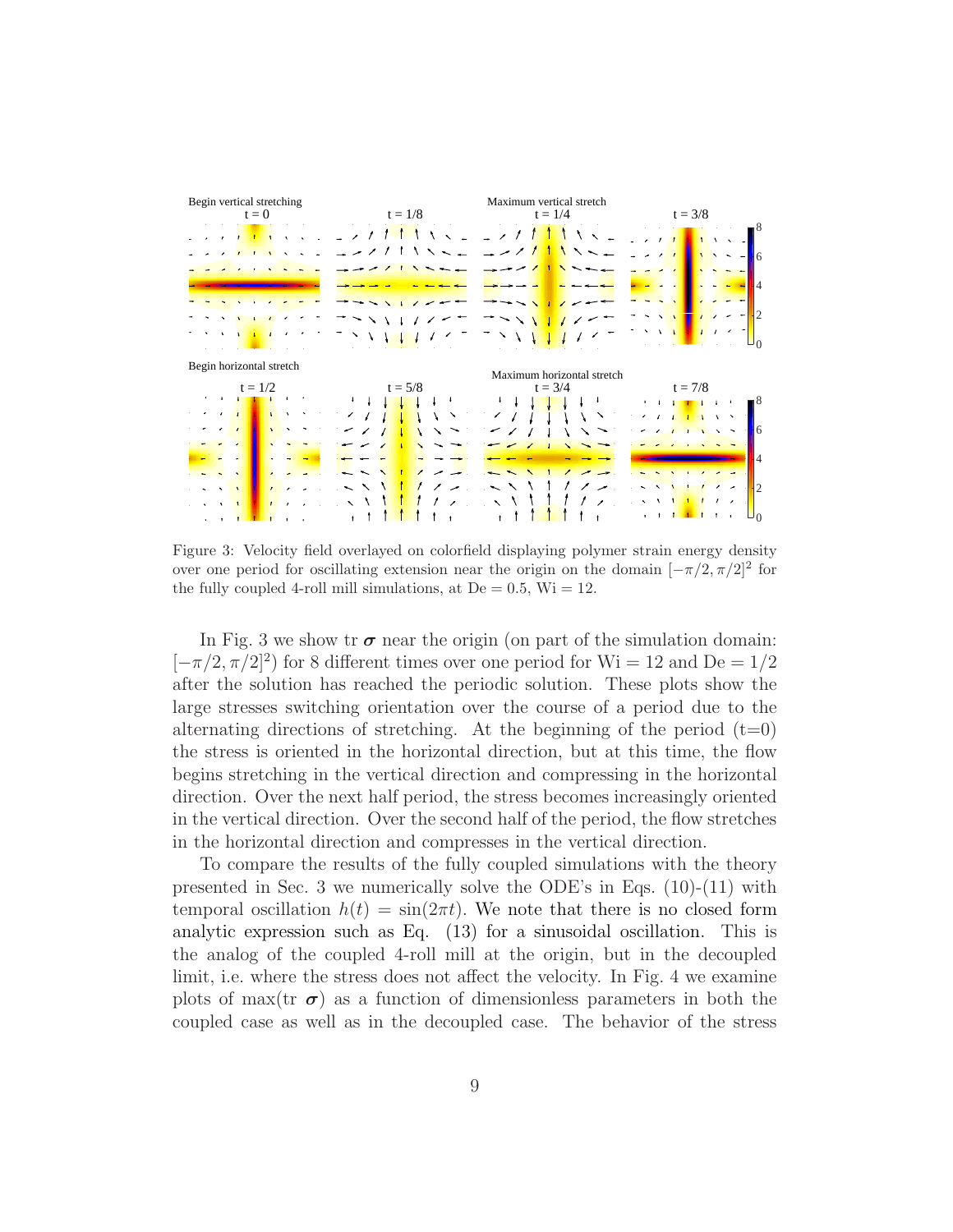

Figure 4: Max polymer strain energy density at the origin in the decoupled ODE (line) and the 4-roll mill coupled simulations (markers) as a function of Wi for fixed De (a), and as a function of De for fixed  $A$  in (b).

with sinusoidal temporal oscillation is qualitatively the same as that of the square-wave oscillation. As before, the stress as a function of Wi shows two regimes: a low Wi regime in which the stress is a linear function of Wi, and a high Wi regime in which the stress dependence on Wi is exponential. The Wi at the transition between these two regime again depends on De. The agreement between the decoupled and coupled cases is quite good, but in the high Wi, low De regime, where the largest stresses are expected, there is disagreement. In this problem we find that the non-linear coupling has the effect of reducing the stress rather than enhancing it. This is consistent with what was found in [25] where the nonlinearities modified the flow and also reduce the stress.

## 5. Flows around flexing objects

#### 5.1. Bending, no translation

In order to simplify the study of the flows around the tips of undulatory swimmers we consider filaments of length  $L = 1$  oscillating through circular arcs with peak curvature A. Specifically, the curvature is

$$
\kappa(s,t) = A \sin\left(\frac{2\pi}{T}t\right). \tag{17}
$$

For  $A = \pi$  the fully bent shape is a semi-circle. We consider low amplitude  $A \approx 1$  and high amplitude  $A \approx 4$ ; see Fig. 5. By symmetry, this motion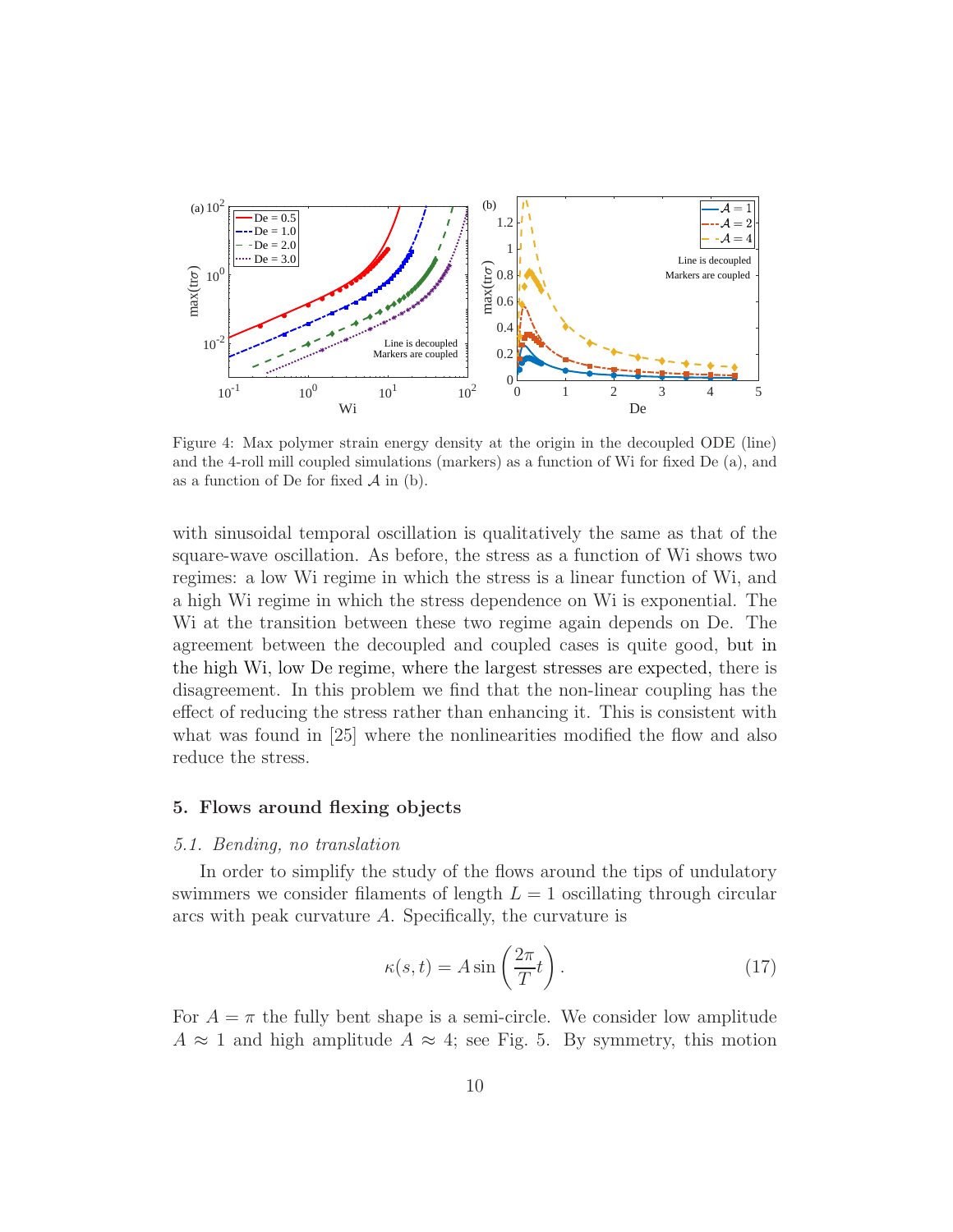

Figure 5: Prescribed shapes for low and high amplitude flexors.

does not result in any horizontal translation of the body. We refer to these non-translating "swimmers" as *flexors*. We previously used these objects to study the effect of viscoelasticity on soft swimmers in [23]. In what follows we solve Eqs.  $(1)-(3)$ , and the external force density, **f** is used to enforce the prescribed shape of the swimmer. The method is similar to [12] where the shape is given and the system is solved under the constraint that it is force and torque free. Thus the flexor has a fixed shape, but it is free to move in the fluid. Details of the numerical method are given in Appendix B. This method is different from previous swimmer simulations [20, 22, 17, 23] which enforced a prescribed shape approximately using forces that penalized deviations from a target curvature.

In the flexor model the Deborah number is defined as  $De = \lambda/T$ , where T is the period of motion of the flexor. Defining a Weissenberg number is more complicated than in the 4-roll mill. Because the strain rate varies significantly at different places in the flow, it is not clear how to define a characteristic  $\dot{\gamma}$ . In a region near the tip we find that  $\dot{\gamma} \propto A$  with constant of proportionality  $\approx 2$ , and hence we define Wi =  $2\lambda A$ , and scale the polymer stress as  $\sigma = \tau/(2\mu_p A)$ . This is consistent with the scalings in Sec. 3 and 4. We give more evidence for  $\dot{\gamma} \approx 2A$  in what follows.

In Fig. 6 (a) we plot the strain energy density tr  $\sigma$  for low amplitude  $(A = 0.5)$  and high amplitude  $(A = 5)$  flexors during the downstroke of the motion for  $De = 1$ . All results are shown after the flow has equilibrated to a periodic state at  $t \approx 10\lambda$ . We note that the stress is localized at the tips of the flexors during the motion. It has a much larger scale for the large amplitude case. The spatial distribution of stress is more symmetric about the flexor for the low amplitude case than in the high amplitude case. The low amplitude case corresponds to  $Wi = 1$  and the high amplitude case corresponds to  $Wi = 10$ . Suggested by the theory developed for pure oscillating extension,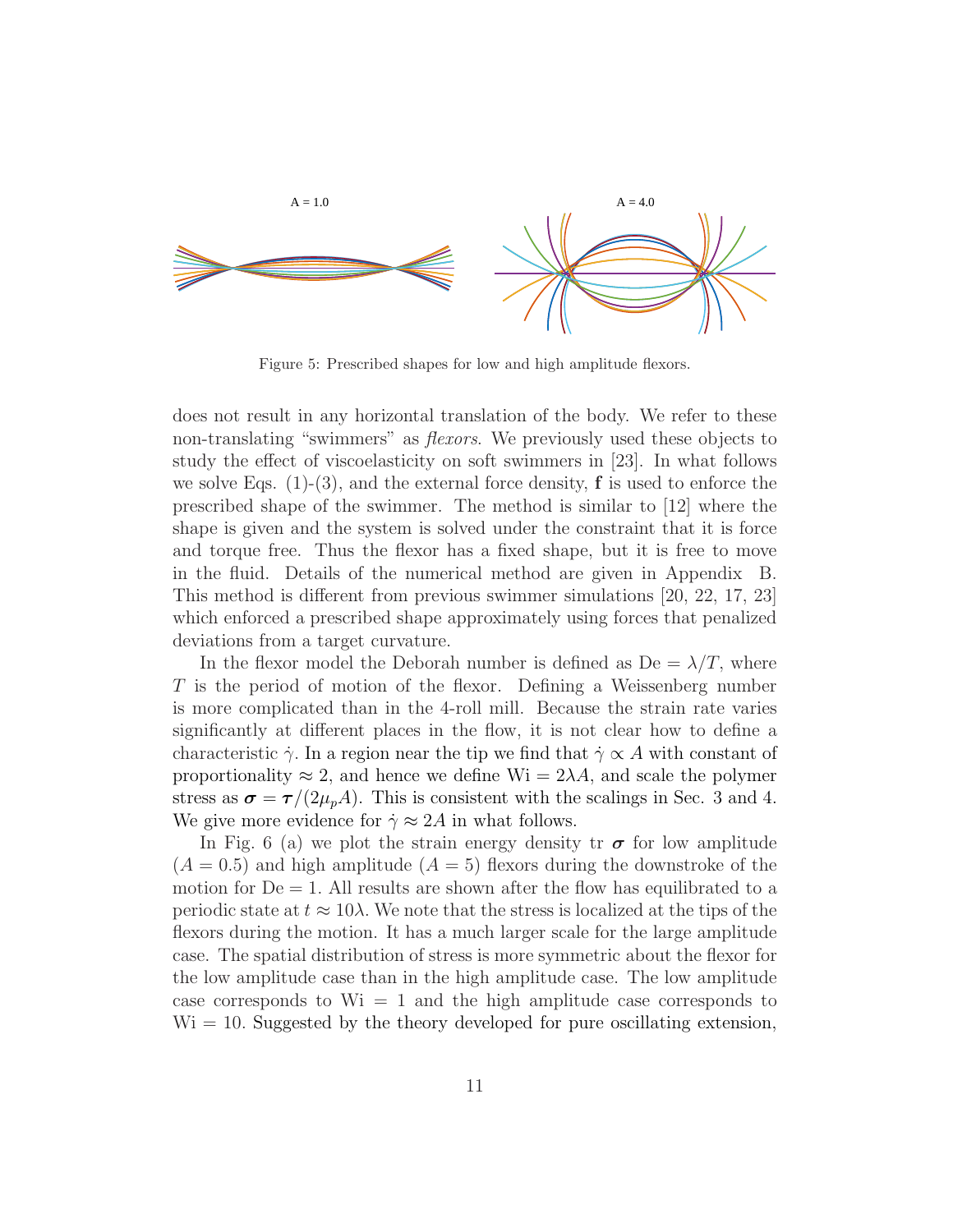

Figure 6: (a) Polymer strain energy density (tr  $\sigma$ ) around flexors at Wi = 1 and Wi = 10 with De = 1, corresponding to low  $(A = 0.5)$  and high  $(A = 5.0)$  amplitude flexors at different times during a period. (b) Maximum stretch rate  $\nu$  for low and high amplitude flexors.

shown in Fig. 4(a), the values  $Wi = 1$ ,  $De = 1$  are well in the linear regime, whereas  $Wi = 10, De = 1$  are in the transition region between linear to exponential.

To understand why the stress concentrates preferentially near the tips of the flexors we examine the flow near the tips. In [13] we showed that stretching near the tips of translating cylinders led to large concentrated stresses beyond a critical Wi. To identify the critical Wi, we identified a quantity called the maximum stretch rate as the maximum real part of the eigenvalues of the operator  $\mathcal{S}[\mathbf{u}]\mathbf{C} \equiv \left[\nabla \mathbf{u}\mathbf{C} + \mathbf{C}\nabla \mathbf{u}^T\right]$  . The term  $\mathcal{S}[\mathbf{u}]\boldsymbol{\tau}$  arises in the upper-convected Maxwell equation, Eq. (3), and the eigenvalues of  $\mathcal{S}[u]$ define the define the growth (or decay) rates of stress due to stretching (or compression) along particle paths. The solution to the eigenvalue problem  $\mathcal{S}[\mathbf{u}]\mathbf{C} = \nu \mathbf{C}$  is  $\mathbf{C} = \mathbf{v}_i \mathbf{v}_j^T$ ,  $\nu_{ij} = \mu_i + \mu_j$ , where  $\mu_i$  is an eigenvalue of  $\nabla \mathbf{u}$ with corresponding eigenvector  $\mathbf{v}_i$ . We define the maximum stretch rate  $\nu$  at a point defined by

$$
\nu = 2 \max(\text{Re}(\Lambda(\nabla \mathbf{u}))),\tag{18}
$$

where  $\Lambda(A)$  is the set of eigenvalues of the matrix A. The max stretch rate is related to the shear rate  $\dot{\gamma}$ , but it quantifies specifically the rate of local extension where the nonlinearities in the stress evolution equation are significant. In Fig. 6 (b) we plot the max stretch rate for low and high amplitude motion when the flexor is in the middle of the downstroke. It is clear that the highly extensional regions of the flow are at the tips for low and high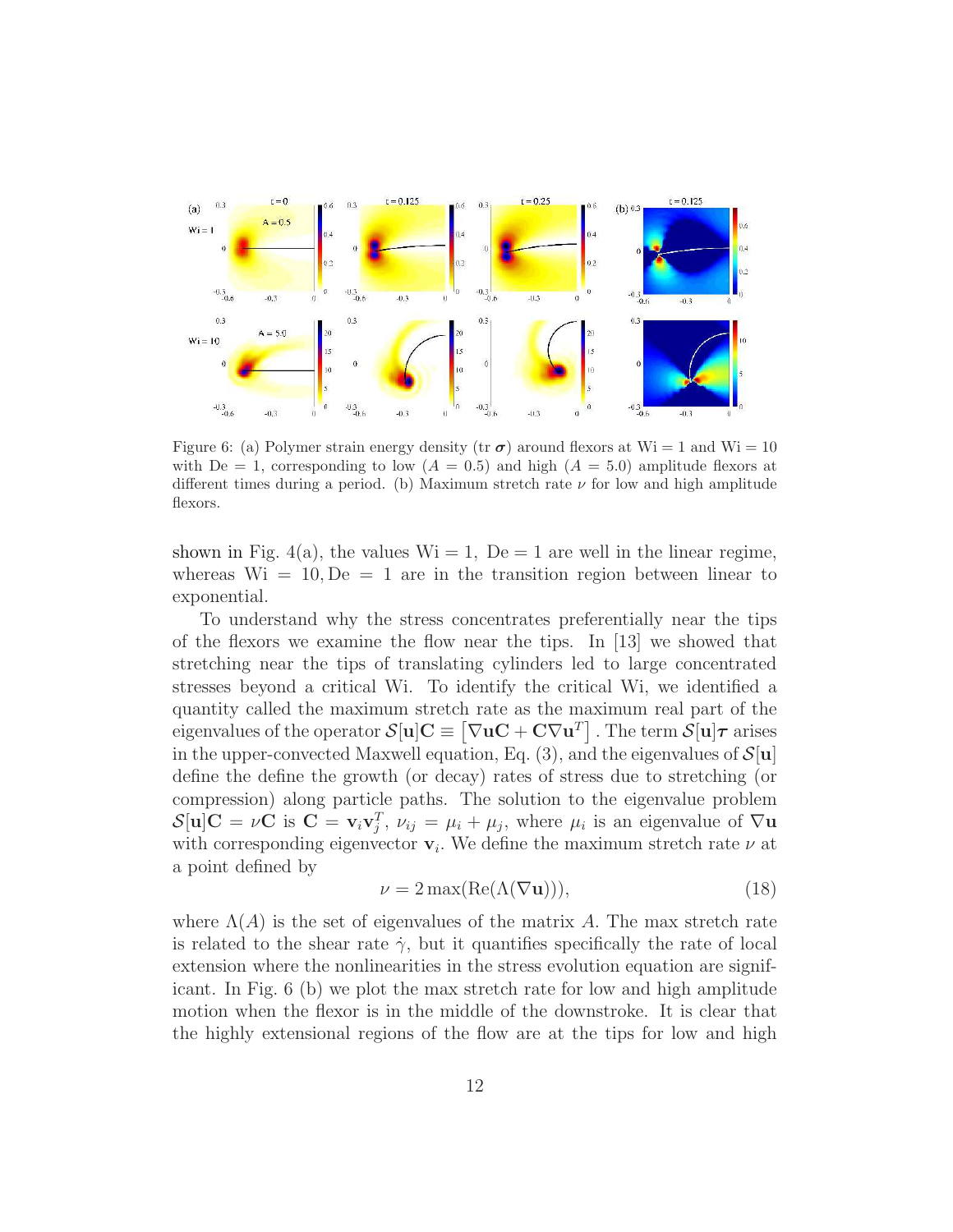

Figure 7: Flexor motion and particle path for point near tip for  $A = 1$  (a) and  $A = 4$ (b) flexors in a Newtonian fluid. (c) Rate of strain (averaged near tip of flexor) over a period scaled by A for  $A = 1, 4$  in a Newtonian fluid. (d) Maximum shear rate averaged over a region near the tip is proportional to the amplitude with proportionally constant approximately 2.

amplitude flexors.

We examine the flow near the tips by following particle paths in the Newtonian flow. In Fig. 7 (a)-(b) we highlight a portion of the particle path near the tip for low and high amplitude flexors. To measure the strain rate near the tip we first take the average  $\dot{\gamma}$  over a set of trajectories which begin at  $t = 0$  in a square just above the tip of the flexor of width  $\approx .05L$ . In Fig. 7 (c) we plot this average  $\dot{\gamma}(t)/A$  over one period. In this region the strain rate is oscillating periodically between  $\pm 2A$ , i.e.  $\dot{\gamma} \sim 2A \sin(t/T)$ . The temporal maximum of  $\dot{\gamma}$  averaged in the neighborhood near the tip is plotted in Fig. 7 (d) over a range of amplitudes. A linear fit to the data gives a slope of 1.98.

To examine the direction of stretching, in Fig. 8 we plot the eigenvectors with positive eigenvalue of the strain rate tensor,  $\dot{\gamma}$ , scaled by the eigenvalue over a period on a particle trajectory that begins slightly above the flexor. In these plots the dots are equally spaced in time and hence indicate speed of motion. The red dots correspond to the down stroke and the blue are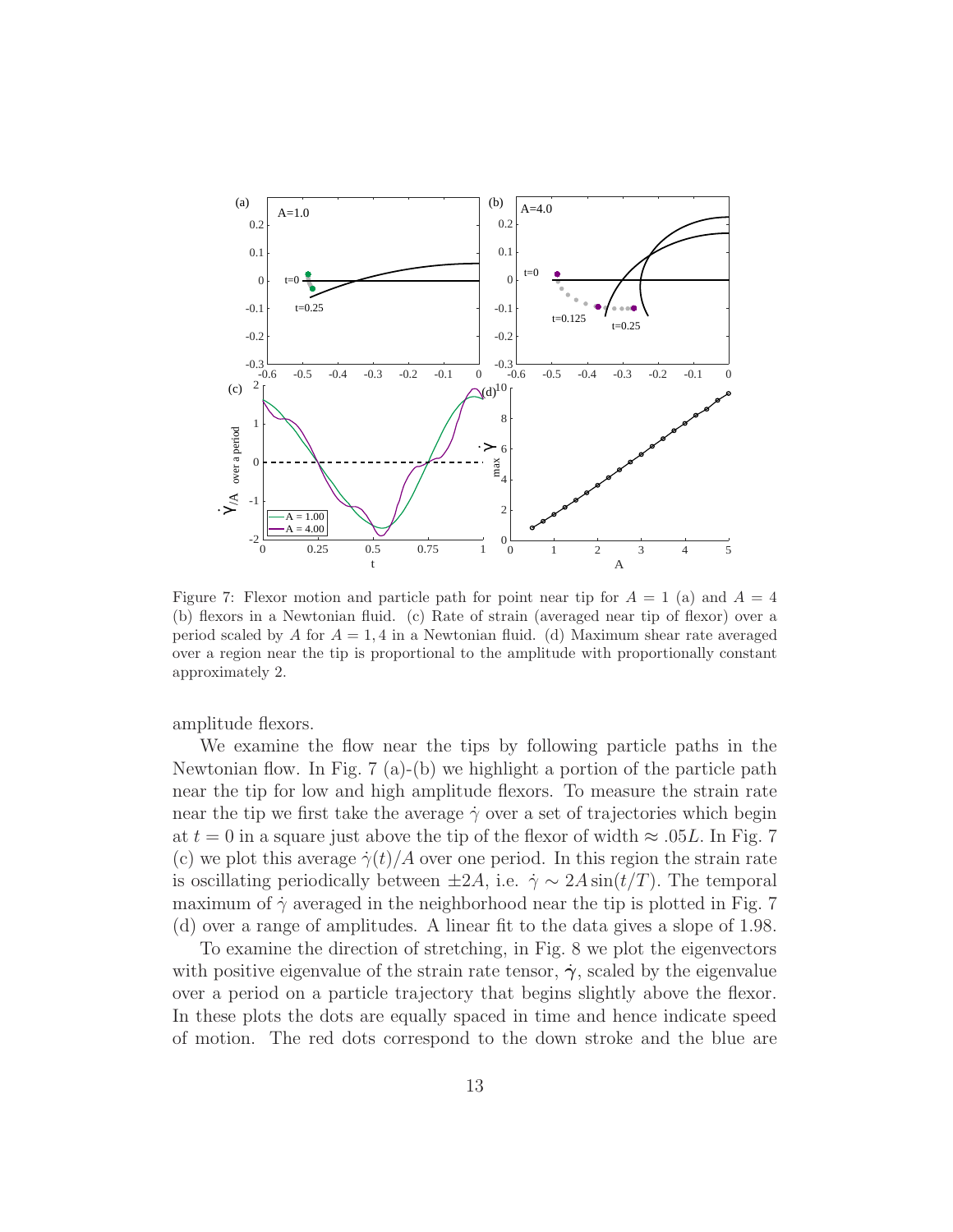

Figure 8: Amplitude and direction of principle stretch given by eigenvectors and eigenvalues of  $\dot{\gamma}$  in a Newtonian fluid over a period along a particle path near the tip for low and high amplitude flexors.

the upstroke. The three additional highlighted times in each portion of the motion correspond to eighths of a period, with  $t = 1/4, 3/4$  when the flow is at rest. It is notable that the direction of stretching on the downstroke is perpendicular to the direction of motion on the upstroke, which is indicative of an oscillating extensional flow. Unlike the problems analyzed in the previous sections, there is some rotation of the stretching direction. Also note that the high amplitude case has a more complicated path as well as a longer path relative to the amplitude. Although the trajectories change for different initial position these are representative of a region of points in the fluid above (or below) the flexor near the tip. Thus we conclude that near the tip the fluid particles are experiencing an oscillating extension in this region along with some rotation.

To compare the results of stress response for flexors with the analytic solution and 4-roll simulations we quantify the polymer stress around the flexor tip. We define max(tr  $\sigma$ ) by averaging over trajectories, similar to how we defined  $\dot{\gamma}$  in Fig. 7 (d). For  $\sigma$  we choose the location of the patch of fluid over which the average is taken to be centered on the spatio-temporal maximum of  $\sigma$ , and we use a patch size 0.1L. (Note that now we average over a patch size that is double the size used to define the stretch rate to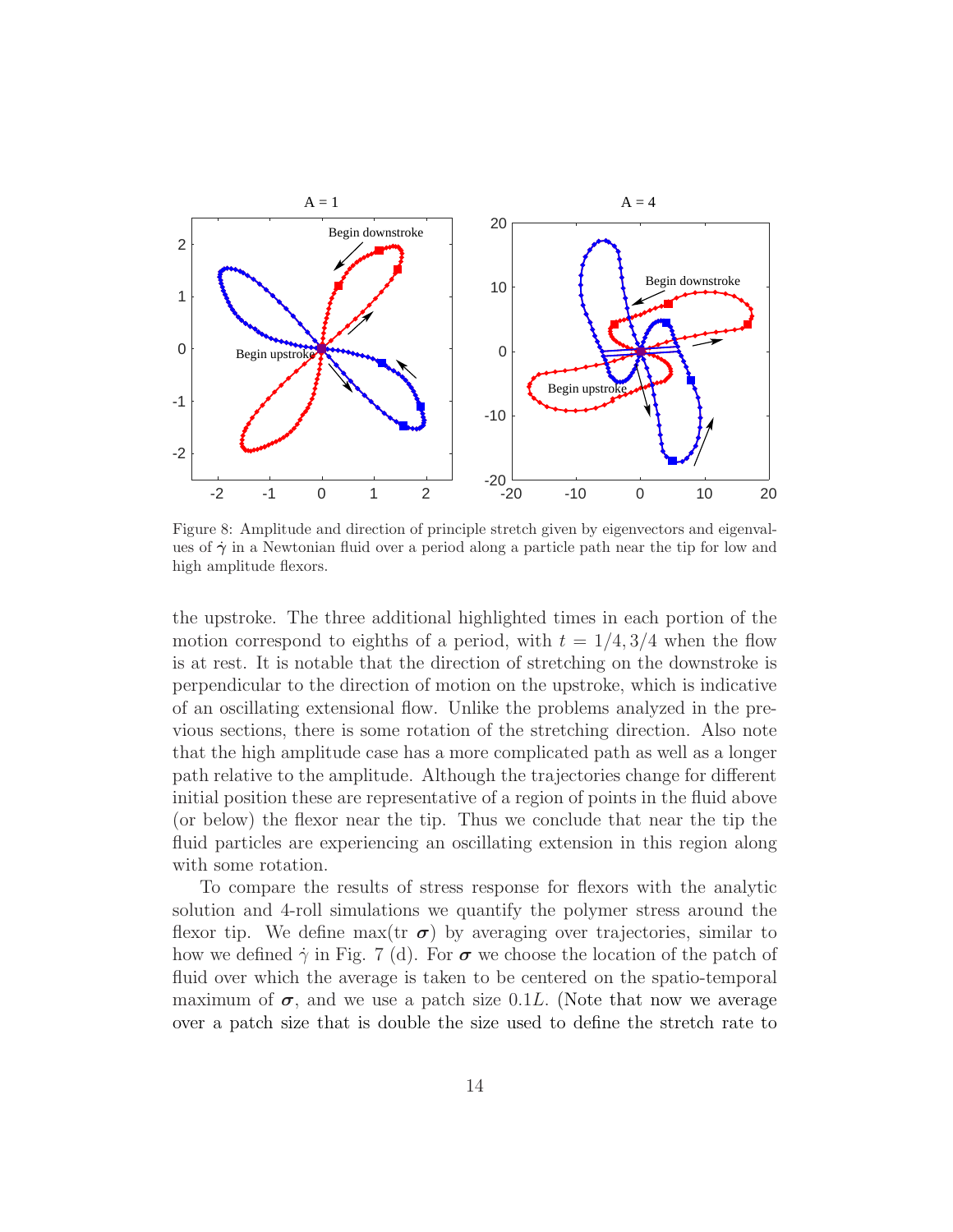

Figure 9: Polymer strain energy density for flexors (markers) and decoupled theory with sinusoidal forcing (lines). (a) Stress dependence on Wi for a range of De (b) Stress dependence on De for a range of  $A$ , the non-dimensional "gait".

account for the symmetry breaking that occurs with fluid elasticity. We include regions above and below the tip.) With the region specified, we define max(tr  $\sigma$ ) as the spatial average of the maximum in time of tr  $\sigma$  on this region.

We plot  $\max(\text{tr }\sigma)$  for a range of De and Wi in Fig. 9. In order to compare with the theory from Sec. 4 we also plot the theoretical predictions for the stress at the oscillating extensional point on Fig. 9. The solid lines come from the theory for the decoupled oscillating extensional flow with sinusoidal temporal forcing, and the markers are results of simulations of flexors.

The stress as a function of Wi from Fig. 9 again shows linear behavior at low Wi and exponential at high Wi for the flexor. At low Wi and low De the stress is similar to the decoupled theory, but generally the stress response is significantly larger for the flexor simulations than from the theory. Note that while the stress response is stronger for the flexors than the theory predicts, the theory is still able to capture the location of the transition fairly well; the large stress growth appears near the bend in the theory curve.

The deviation from the decoupled theory (and 4-roll mill simulations) is more pronounced when examining the stress as a function of De, for a range of  $\mathcal{A} = \text{Wi}/(2\text{De})$ , which, as before, is the nondimensional stretch rate and is proportional to the amplitude. As shown in Fig. 9 (b), for low amplitude there is qualitatively similar stress dependence on De for different A. However, for the high De regime the stress is much larger than in the theory or in the four-roll simulations. Notably, for the highest amplitude, the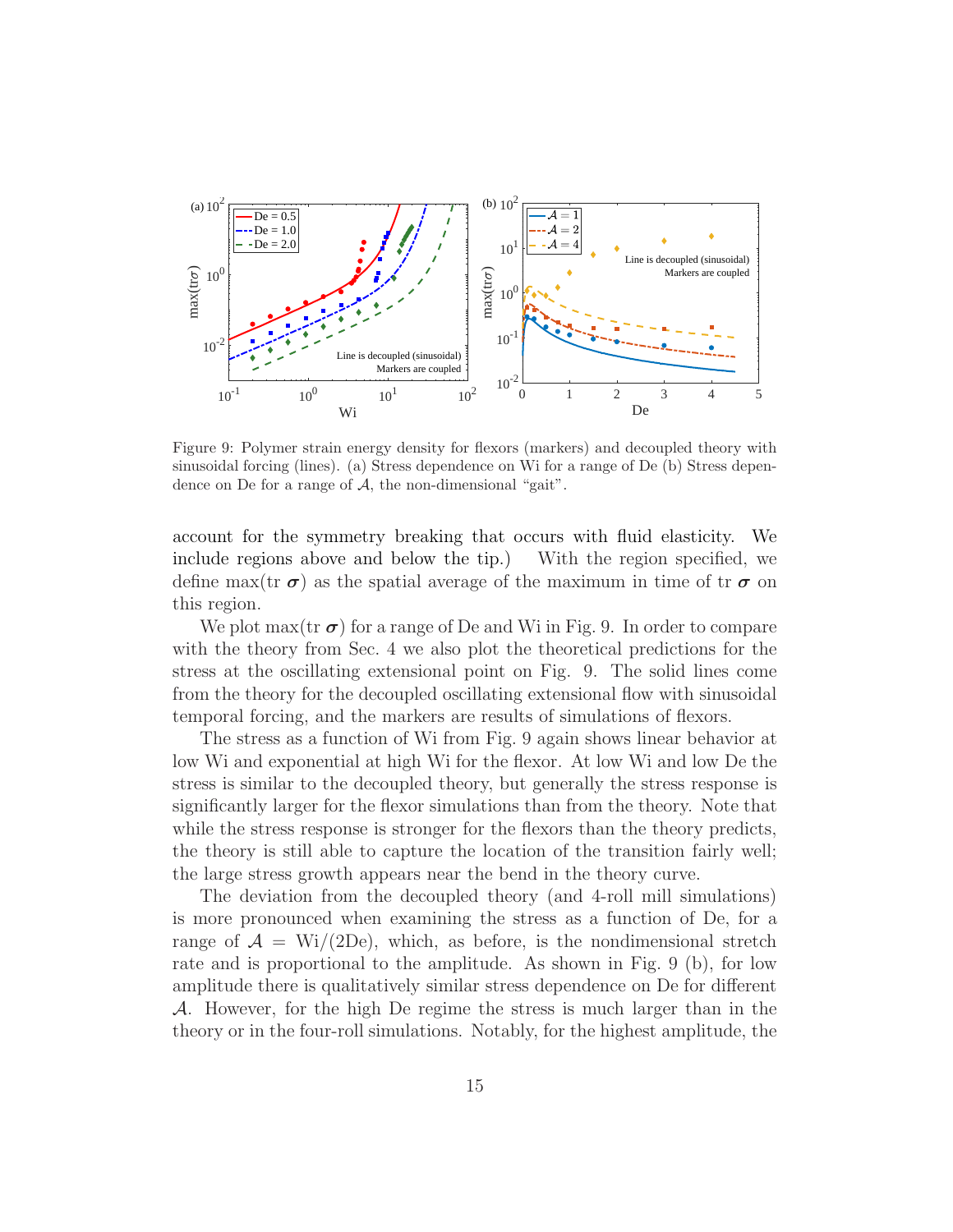

Figure 10: Particle trajectories over one period for flexors at low and high amplitude. Particles start at green diamond and end at black square. Color indicates when the flexor is in the upstroke (red) or downstroke (blue). Grey line is flexor initial position.

stress is increasing as a function of De, which is a fundamentally different behavior than in the other problems.

To demonstrate why the high amplitude/high De flexors exhibit such different stress response than the theory, in Fig. 10 we plot the trajectories of points near the tips of the flexors for low and high amplitudes at a range of De. The Wi range here is  $Wi = 0, 1, 4, 8$  for low amplitude and  $Wi =$ 0, 4, 16, 32 for high amplitude. In the large amplitude case, the feedback on the flow from the viscoelastic stresses changes particles paths to make non time-reversible trajectories. The results is that the fluid particles do not feel equal stretching/compression as they do when the path is time-reversible. These fluid particles no longer experience mean zero stretching, and the result is large stress accumulation. Thus the high De, high Wi deviation from the theory is a result of nonlinear feedback, which is very different from the affect of such feedback in the four-roll mill simulations where the extensional point was fixed in space.

## 5.2. Undulatory Swimmer

Here we explore the relevance of the previous results to a swimmer which is bending and translating.It has been observed that large polymer stress islands concentrate near tips of swimmers [20, 22, 24]. We demonstrated this stress concentration in Fig. 1(b), and using the observations from Sec. 5.1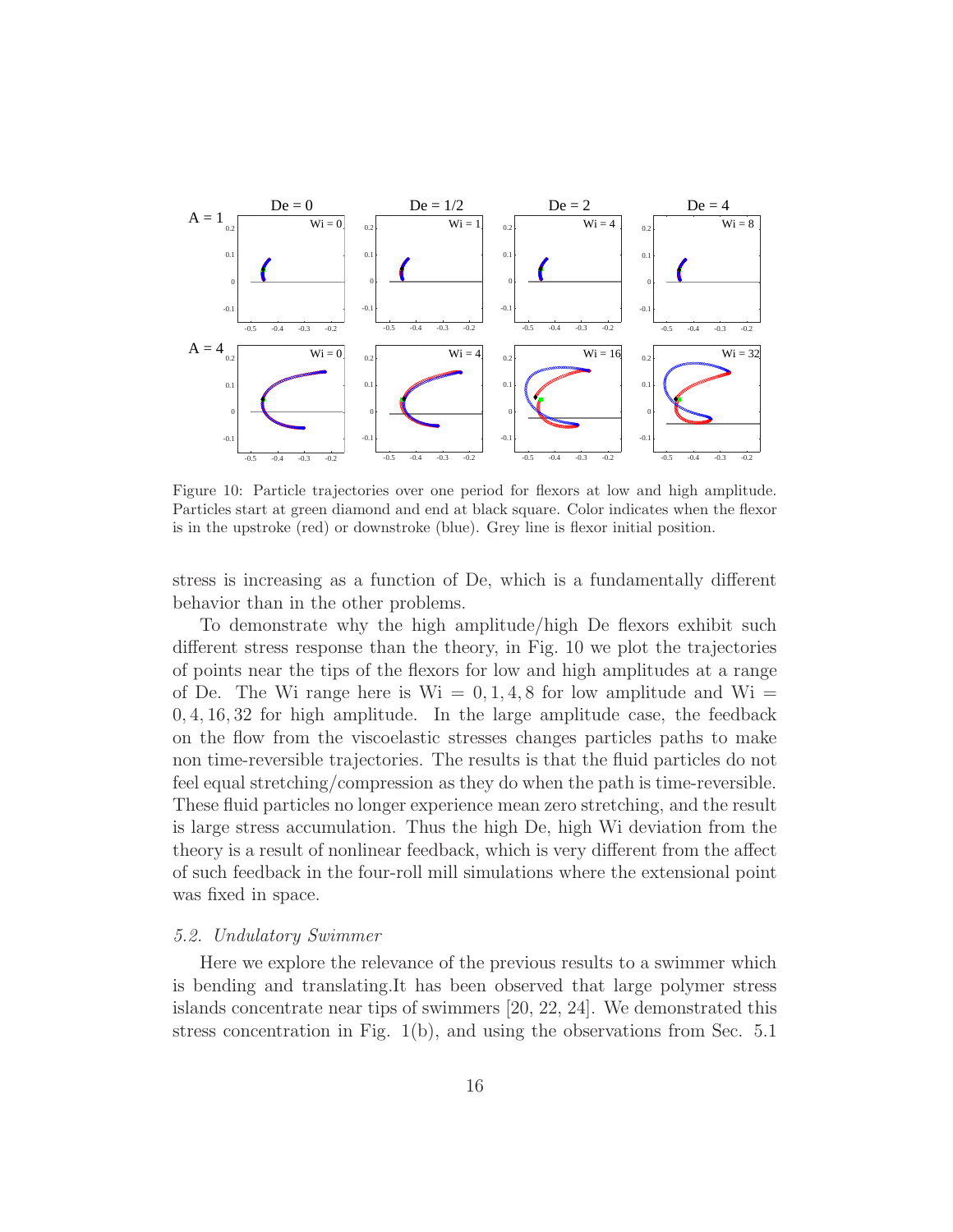

Figure 11: (a) Large amplitude swimmer  $((A_t, A_h) = (5, 2))$  at 6 snapshots during 5 periods of motion (swimmer is moving left to right, frame is held fixed). Particle pathlines indicate position of particle in the flow over time. (b) Trace of polymer stress at the particle point indicated in (a) over 5 periods. (Snapshot times indicated by corresponding color and dashed lines.) (c) Distance from particle to tail tip and distance from particle to swimmer over time.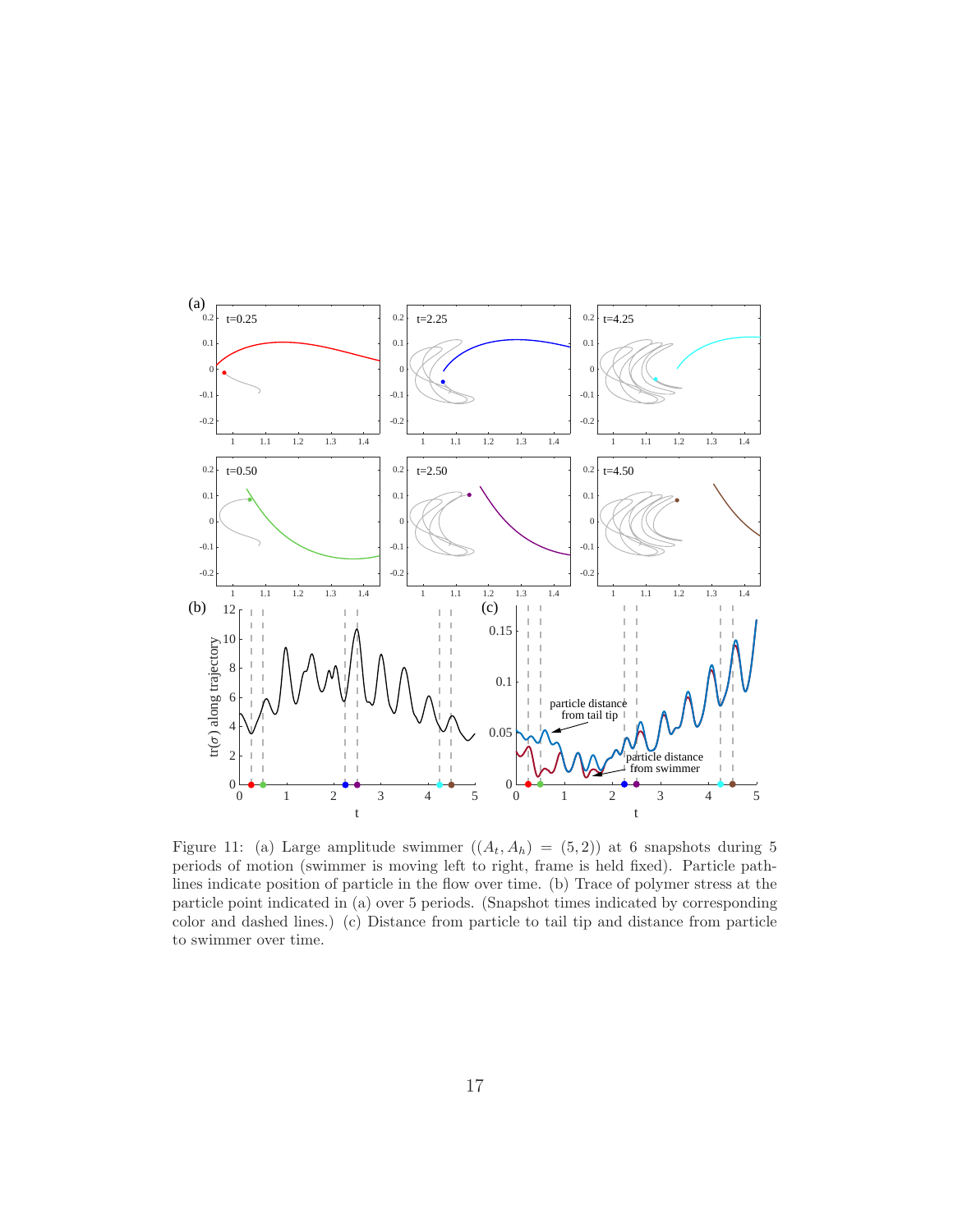that relate curvature to Wi, we compute Wi =  $2\text{ADe} \approx 5$ , and Wi  $\approx 20$ for De = 0.5, and 2 respectively, based on tail curvature amplitude  $A_t = 5$ . In Fig. 11 (a) we show 6 snapshots of the large amplitude swimmer with a representative particle and path-line over 5 periods as the particle moves around the tip. This swimmer has the same gait as the swimmer in Fig.  $1(b)$ , and here  $De = 2$ . In Figs. 11 (b)-(c) we plot the polymer stress at that particle point (in (b)) and both the distance between the particle and the tip as well as the distance between the particle and the swimmer (in (c)) over the 5 periods. We note that over these 5 periods the polymer stress increases as the particle moves closer to the tip and decreases as the particle moves away from the tip. When translation is included any single particle only remains near the tip for a few periods, however there are new particles entering the tip region and experiencing the large stretch and this is sufficient to maintain a large polymer stress patch in the tail region over time.

## 6. Conclusions

We extend the well-known Wi transitions in steady extension to oscillatory extension, and unlike steady extension we find that bounded solutions exist for all Wi, but there is a De dependent Wi transition beyond which the size of the stress grows exponentially in Wi. In simulations of swimmers in the high amplitude, high De case from Fig. 1(b) the swimmer is well in the nonlinear regime at  $Wi = 20$  and  $De = 2$ . Comparing the stress as a function of De for swimmers and flexors from Fig.  $1(c)$  and Fig. 9(b), respectively, shows a similar amplitude dependent response, which is different from the theory and simulations of stationary extensional points. Previous simulations [20, 24] noted that swimming speed dependence on De was different for high and low amplitude gaits. Here we explain these observations by identifying a Wi transition which shows that high amplitude gaits operate in the regime of large stress growth.

Both the oscillatory extension stagnation point theory and the 4-roll mill simulations exhibited non-monotonicity in the stress response for a fixed "gait"  $(\mathcal{A} = \text{Wi}/(2\text{De}))$ . This non-monotonicity comes from the fact that in the limit as De  $\rightarrow$  0, the stress must go to zero, and as De  $\rightarrow \infty$  oscillations are averaged out and the stress again goes to zero. For flexors we saw a similar non-monotonicity at low amplitude, but at higher amplitudes we saw that particle paths were deformed and thus the stress growth and decay were no longer averaging out. This non-monotonicity appears to be related to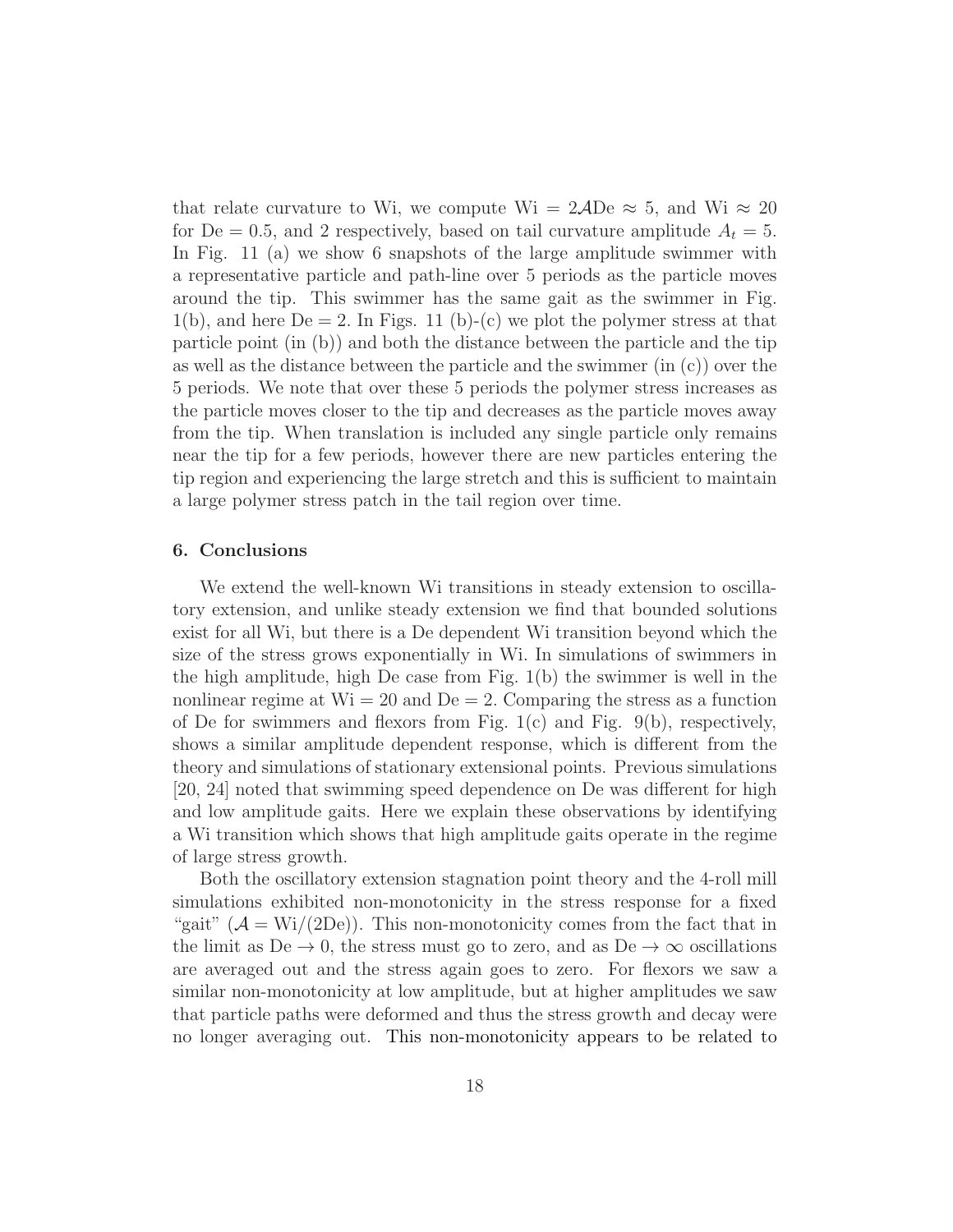non-monotonic speed responses that have been observed, but not explained, in simulations  $[20, 22, 17, 24]$  (also shown in Fig. 1(d)).

For the flexors at high De, the stress growth and decay do not average out as they do in the four-roll mill because the systems are driven differently. In the 4-roll mill system, the steady extensional point is driven by a background force, and as the stress grows the velocity nearby changes in such a way that reduces the stress. By contrast, for the flexors, the motion is fixed, but the location of the extension is free to move, and as the extension moves fluid patches no longer feel an equal stretch-compress. In the 4-roll mill the nonlinear feedback actually weakens the stress where with the flexors the nonlinearities are amplified.

These results apply to planar motion, but 3D simulations of slender objects in viscoelastic fluids have also demonstrated large stress concentrating near tips [12, 13, 8]. In [8] undulatory swimmers have been simulated in a 3D viscoelastic fluid and it was found that the swimming speed does not decay as rapidly with De as was seen in 2D [22]. We believe there will still be a Wi transition for undulatory motion in 3D, but the quantitative results on stress accumulation and the implications on swimming may depend on the spatial dimension.

### Acknowledgement

The authors thank David Stein for helpful discussions on this work. R.D.G. and B.T. were supported in part by NSF Grant No. DMS-1664679.

### Appendix A. Numerical Method: 4-roll mill

For the 4-roll mill simulations we solve Eqs.  $(1)-(3)$ , with forcing given by Eq. (16). The fluid domain is a 2D periodic box of length  $2\pi$ . We use  $\Delta x = 2\pi/256 \approx 0.024$ , for the fluid discretization, and fix the viscosity ratio  $\mu_p/\mu_s = 0.5$ . We use a pseudo-spectral method for spatial derivatives and evolve the conformation tensor C, which is related to the polymer stress tensor through  $\tau = \mu_p / \lambda (C - I)$ . The conformation tensor evolves according to

$$
\mathbf{C} + \lambda \stackrel{\nabla}{\mathbf{C}} = \mathbf{I} + \eta \Delta \mathbf{C}, \tag{A.1}
$$

where polymer stress diffusion is added as numerical smoothing [19, 21]. The diffusion coeffient used is  $\eta = c\Delta x^2$ , so that as  $\Delta x \to 0$  the model converges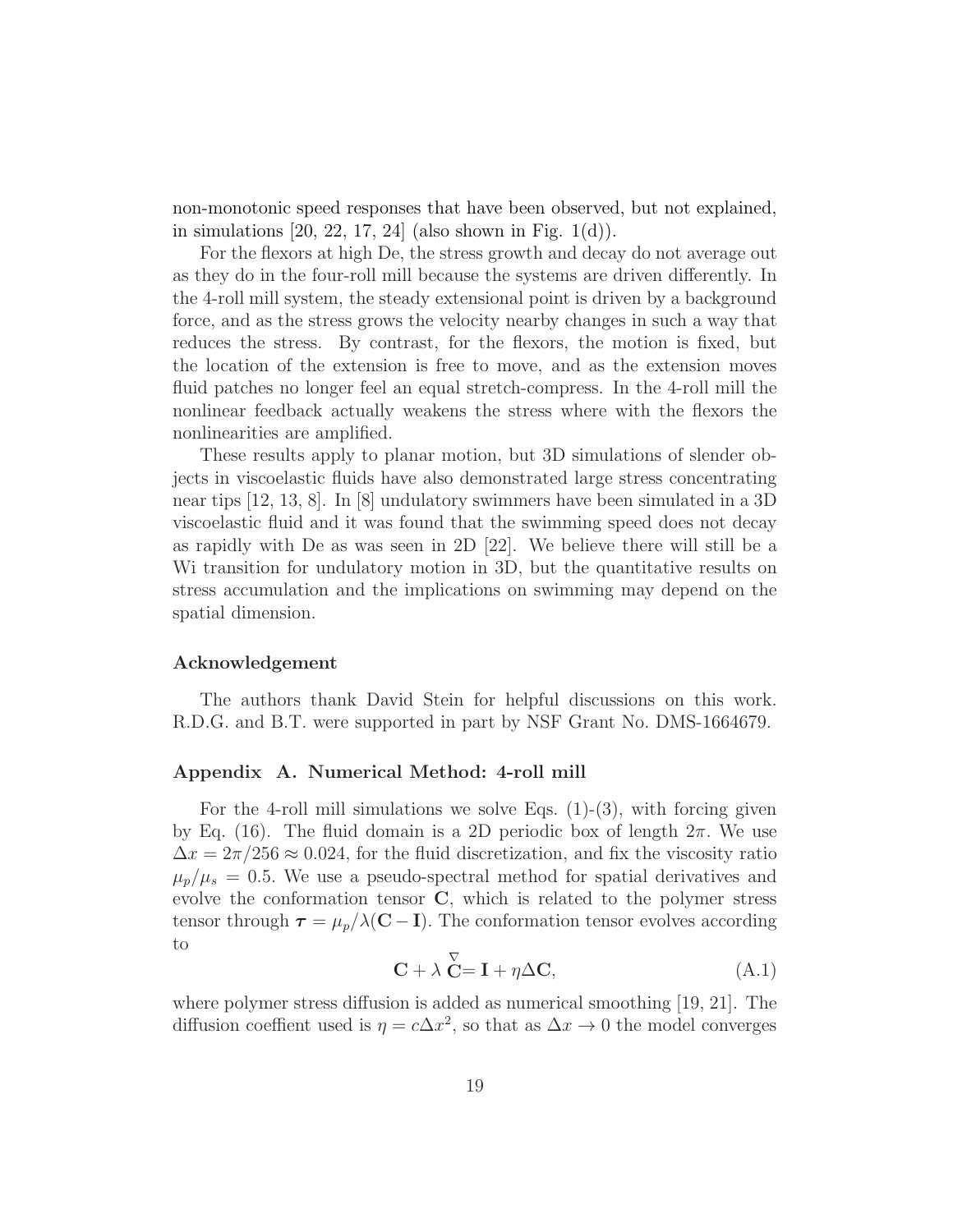to the Oldroyd-B model. In these simulations  $c = 2$  and the artificial diffusion does not effect the qualitative results reported here.

We use the Crank-Nicholson-Adams-Bashforth second order implicit-explicit time integrator to evolve the conformation tensor, C. The time-step we choose depends on the amplitude  $\alpha$  but ranges between  $\Delta t = 0.001$  and  $\Delta t = 0.0001$  chosen to maintain stability.

### Appendix B. Numerical Method: Flexors

For the flexor simulations we solve the fluid-structure equations Eqs. (1)- (3), where the forcing term f results from the prescribed motion of the flexor. We use a method similar to that from [11]. The shape, and hence velocity, of the flexor is prescribed in a fixed body frame. The position of the flexor in the lab frame is given by  $\mathbf{X}(s,t) = \mathbf{X}_p(s,t) + \mathbf{X}_0$ , where s is a Lagrangian on the body,  $X_p(s, t)$  is the prescribed shape in fixed a body fixed frame, and  $\mathbf{X}_0$  is the translation of the origin in the body frame to the lab frame. The velocity of the body is  $\mathbf{U} = \mathbf{U}_p + \mathbf{U}_0$ , where  $\mathbf{U}_p = \partial_t \mathbf{X}_p(s, t)$  is the prescribed velocity in the body frame, and  $\partial_t \mathbf{X}_0 = \mathbf{U}_0$  is the unknown translational velocity.

The forces and translational velocity are determined implicitly by the constraints of the prescribed shape and no net force on the body. The immersed boundary method is used to interpolate the fluid velocity to the swimmer and to transfer forces on the flexor to the fluid.

In each time step of the simulation we alternately advance the conformation tensor  $C$  and the fluid/structure system. Given the current velocity field **u** we evolve the conformation tensor according to Eq.  $(A.1)$  and thus we have the current polymer stress  $\tau$ . With the given stress and velocity of the structure we simultaneously solve to the fluid velocity, pressure and fluid forces on the structure which satisfy

$$
-\nabla p + \Delta \mathbf{u} + \xi \nabla \cdot \boldsymbol{\tau} + \mathcal{S} \mathbf{F} = 0,
$$
 (B.1)

$$
\nabla \cdot \mathbf{u} = 0 \tag{B.2}
$$

$$
\mathcal{S}^* \mathbf{u} = \mathbf{U}_p + \mathbf{U}_0,\tag{B.3}
$$

$$
\int_{\Gamma} \mathbf{F} ds = 0. \tag{B.4}
$$

The operator  $S$  transfers forces on the flexor to fluid and is defined as

$$
\mathcal{S}(\mathbf{F}) = \int_{\Gamma} \mathbf{F}(t, s) \delta_{\Delta x}(\mathbf{x} - \mathbf{X}(t, s)) ds,
$$
 (B.5)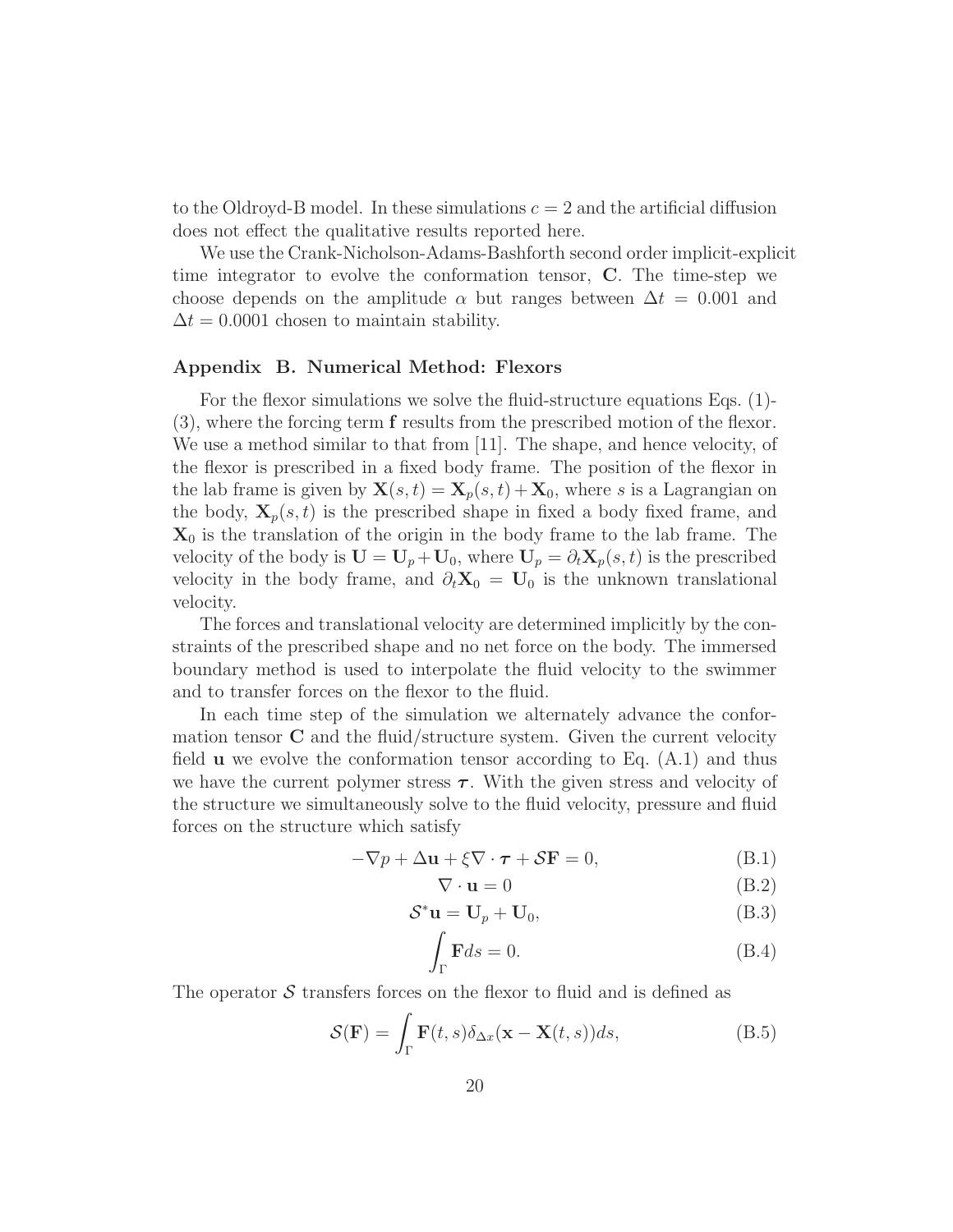where  $\delta_{\Delta x}$  is a regularized  $\delta$ -function. The discrete  $\delta$  is the standard fourpoint function described in [14]. The operator  $S^*$  maps the velocity field on the Eulerian grid to the flexor body, and is defined as

$$
\mathcal{S}^*(\mathbf{u}) = \int_{\Omega} \mathbf{u}(t, x) \delta_{\Delta x}(\mathbf{x} - \mathbf{X}(t, s)) dx.
$$
 (B.6)

Equation (B.3) determines that the structure moves with the local fluid velocity, i.e. there is no slip on the body surface, and Eq. (B.4) enforces the no net force condition on the structure. These two constraints determine the unknown force,  $\mathbf{F}$ , and the unknown translational velocity,  $\mathbf{U}_0$ . To solve this system of equations we eliminate the fluid velocity and pressure and solve the smaller system for the body forces and translational velocity

$$
S^*\mathcal{L}^{-1}S\mathbf{F} + \mathbf{U}_0 = -\mathbf{U}_p - S^*\mathcal{L}^{-1}\nabla \cdot \boldsymbol{\tau},
$$
 (B.7)

$$
\int_{\Gamma} \mathbf{F} \, ds = 0. \tag{B.8}
$$

Here  $\mathcal L$  is the Stokes operator that maps a fluid velocity to the applied forces. After solving for the force on the swimmer we update the body position in lab frame and the fluid velocity to complete the time step.

For the flexor simulations our fluid domain is a 2D periodic box of length 2L, where  $L = 1$  is the flexor size. We use  $\Delta x = 1/128 \approx 0.008$ , for the fluid discretization and discretize the flexor with  $ds = 0.75 dx$ . A Fourier discretization of the spatial operators is used. Equations  $(B.7)-(B.8)$  are solved using the conjugate gradient method, which is preconditioned using the method of regularized Stokeslets [1] to approximate the operator  $S^* \mathcal{L}^{-1} S$ .

We evolve the conformation tensor using a Crank-Nicholson-Adams-Bashforth scheme, with a diffusion coefficient  $\eta = 9\Delta x^2$ . The time-step we choose depends on the amplitude flexor but ranges between  $\Delta t = 0.001$  and  $\Delta t =$ 0.0001, chosen to maintain stability.

## Appendix C. Comparison of ODE model for Oldroyd-B and Giesekus

The Giesekus model [7] is a modification of the Oldroyd-B model in which an anisotropic drag term is introduced as a quadratic nonlinearity in the polymer stress. This term introduces an additional (small) non-dimensional parameter  $\alpha_q$ . Here we consider how solutions to the ODE in Eqs. (10)-(11)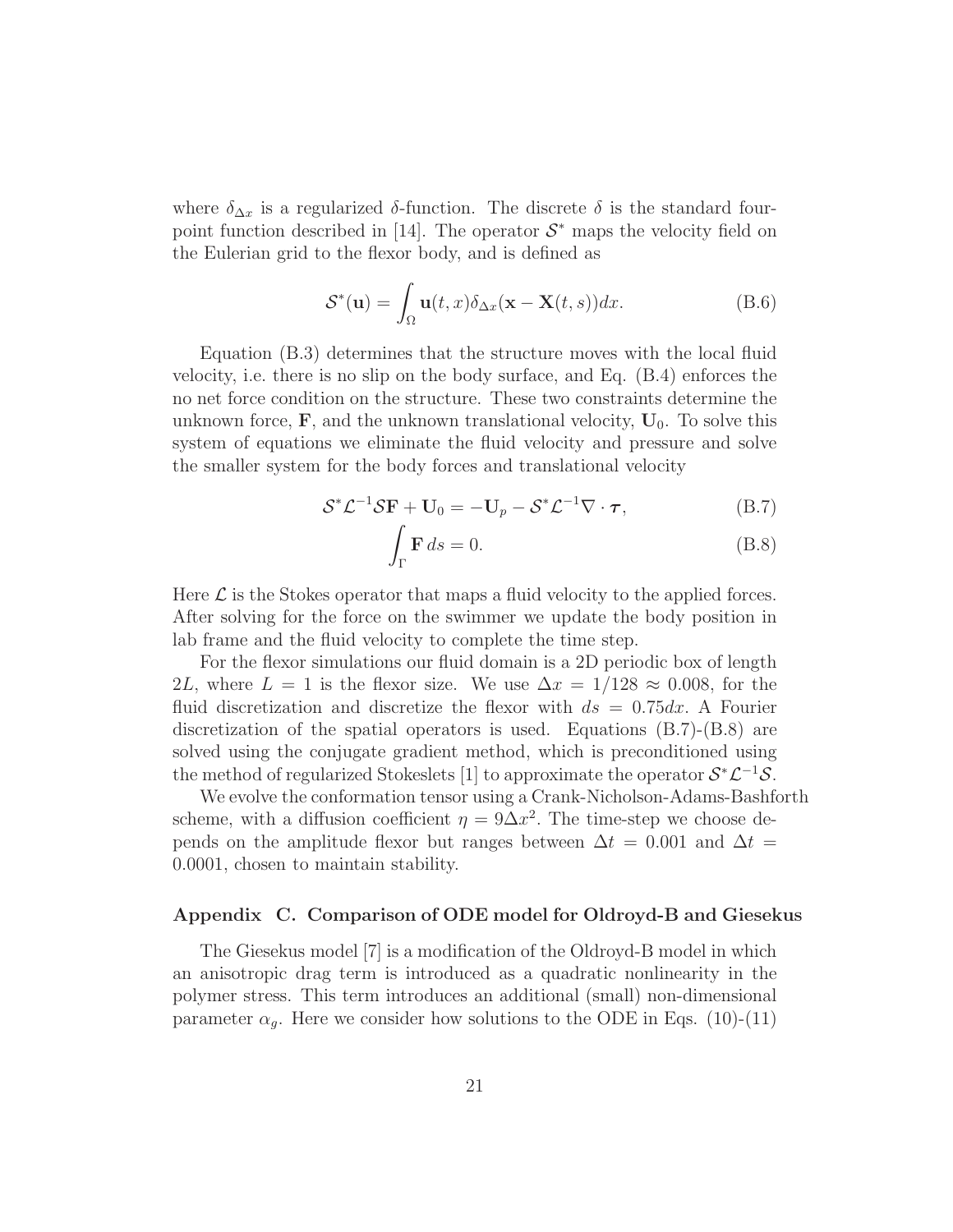

Figure C.12: Numerical solution of max(tr  $\sigma$ ) as a function of Wi at De = 1, for a range of  $0 \leq \alpha_g \leq 0.1$ , at a given oscillatory extensional stagnation point in the Giesekus model.

change with this nonlinear modification. The dimensionless equations are

$$
\operatorname{De}\frac{d}{dt}\boldsymbol{\sigma}_{11} + (1 - h(t)\operatorname{Wi})\ \boldsymbol{\sigma}_{11} + \alpha_g \operatorname{Wi}\ \boldsymbol{\sigma}_{11}^2 = h(t) \tag{C.1}
$$

$$
\operatorname{De}\frac{d}{dt}\boldsymbol{\sigma}_{22} + (1+h(t)\operatorname{Wi})\ \boldsymbol{\sigma}_{22} + \alpha_g \operatorname{Wi}\ \boldsymbol{\sigma}_{22}^2 = -h(t),\tag{C.2}
$$

where, as before, the Weissenberg number is  $W_i = 2\alpha\lambda$ , and the Deborah number is  $De = \lambda/T$ . Here we use a square-wave profile for  $h(t)$ , to compare with the results in Fig. 2.

In Fig. C.12 we plot max(tr  $\sigma$ ) as a function of Wi at De = 1, and compare various values of  $\alpha_g$ , including  $\alpha_g = 0$  (Fig. 2). As before, this plot shows two different regimes for how the stress depends on Wi, and there is a Deborah number dependent transition between the two regimes (dependence on De not shown for simplicity). The parameter  $\alpha_g$  has the effect of bounding  $max(tr \boldsymbol{\sigma})$  at large Wi, and we note that the peak stresses are approximately  $\alpha_g^{-1}$ . In this problem the value of max(tr  $\sigma$ ) in the transition region is in the range of 1 − 10, hence for smaller values of  $\alpha_q$  the deviations from the Oldroyd-B model occur after the linear to exponential transition.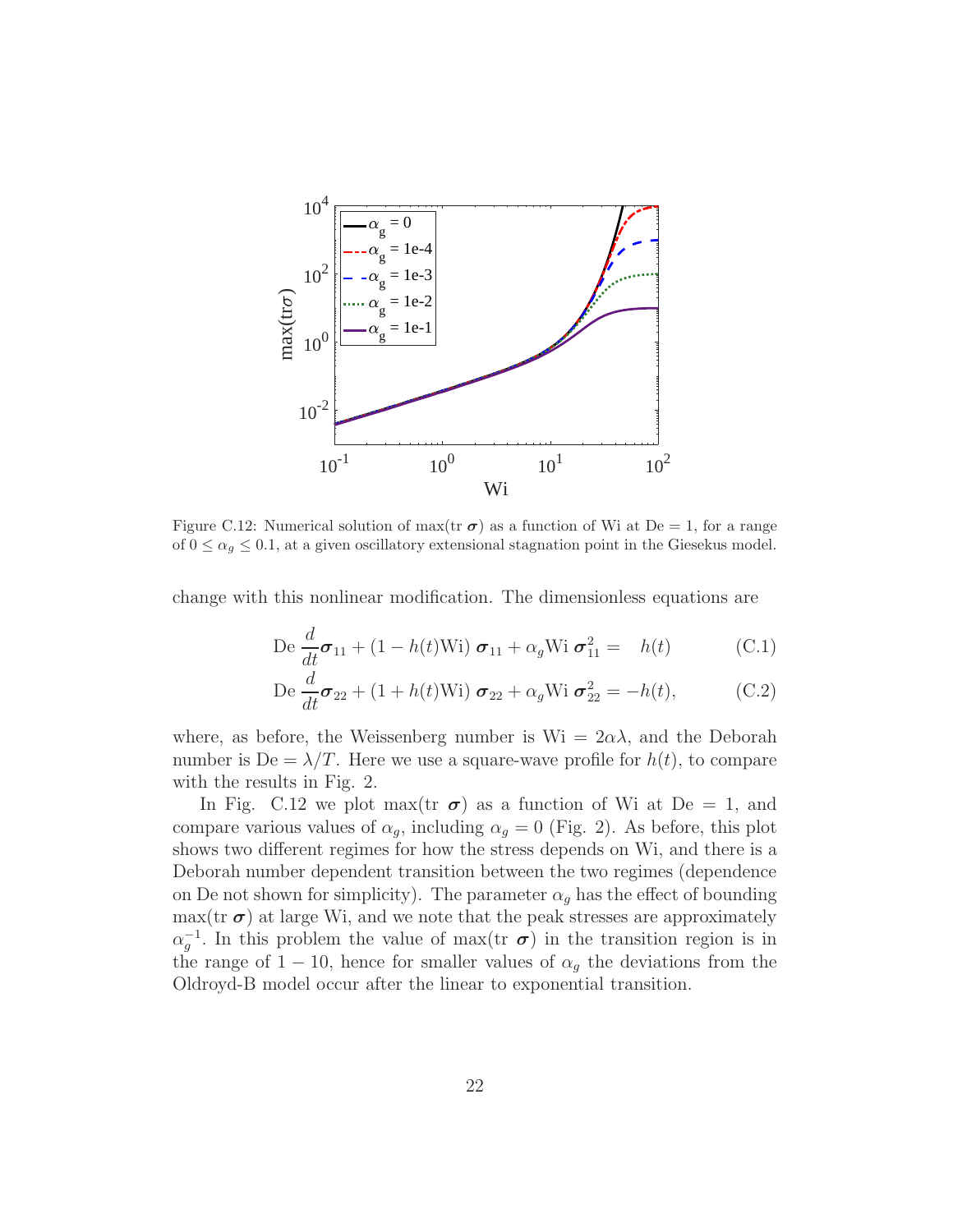## References

- [1] Ricardo Cortez. The method of regularized stokeslets. SIAM Journal on Scientific Computing, 23(4):1204–1225, 2001.
- [2] JM Dealy. Weissenberg and Deborah numbers: Their definition and use. Rheol. Bull, 79(2):14–18, 2010.
- [3] Gwynn J Elfring and Gaurav Goyal. The effect of gait on swimming in viscoelastic fluids. Journal of Non-Newtonian Fluid Mechanics, 234:8– 14, 2016.
- [4] Henry C Fu, Thomas R Powers, and Charles W Wolgemuth. Theory of swimming filaments in viscoelastic media. Physical review letters, 99(25):258101, 2007.
- [5] Henry C Fu, Charles W Wolgemuth, and Thomas R Powers. Beating patterns of filaments in viscoelastic fluids. Physical Review E, 78(4):041913, 2008.
- [6] Henry C Fu, Charles W Wolgemuth, and Thomas R Powers. Swimming speeds of filaments in nonlinearly viscoelastic fluids. Physics of Fluids (1994-present), 21(3):033102, 2009.
- [7] Hanswalter Giesekus. A simple constitutive equation for polymer fluids based on the concept of deformation-dependent tensorial mobility. Journal of Non-Newtonian Fluid Mechanics, 11(1-2):69–109, 1982.
- [8] Christopher John Guido, Jeremy P Binagia, and Eric SG Shaqfeh. Three-dimensional simulations of undulatory and amoeboid swimmers in viscoelastic fluids. Soft Matter, 2019.
- [9] Robert D Guy and Becca Thomases. Computational challenges for simulating strongly elastic flows in biology. In Complex fluids in biological systems, pages 359–397. Springer, 2015.
- [10] Eric Lauga. Propulsion in a viscoelastic fluid. Phys. Fluids, 19(8):83104, 2007.
- [11] Chuanbin Li. A Numerical Study on Flagellar Swimming in Viscoelastic Fluids Based on Experimental Data. University of California, Davis, 2017.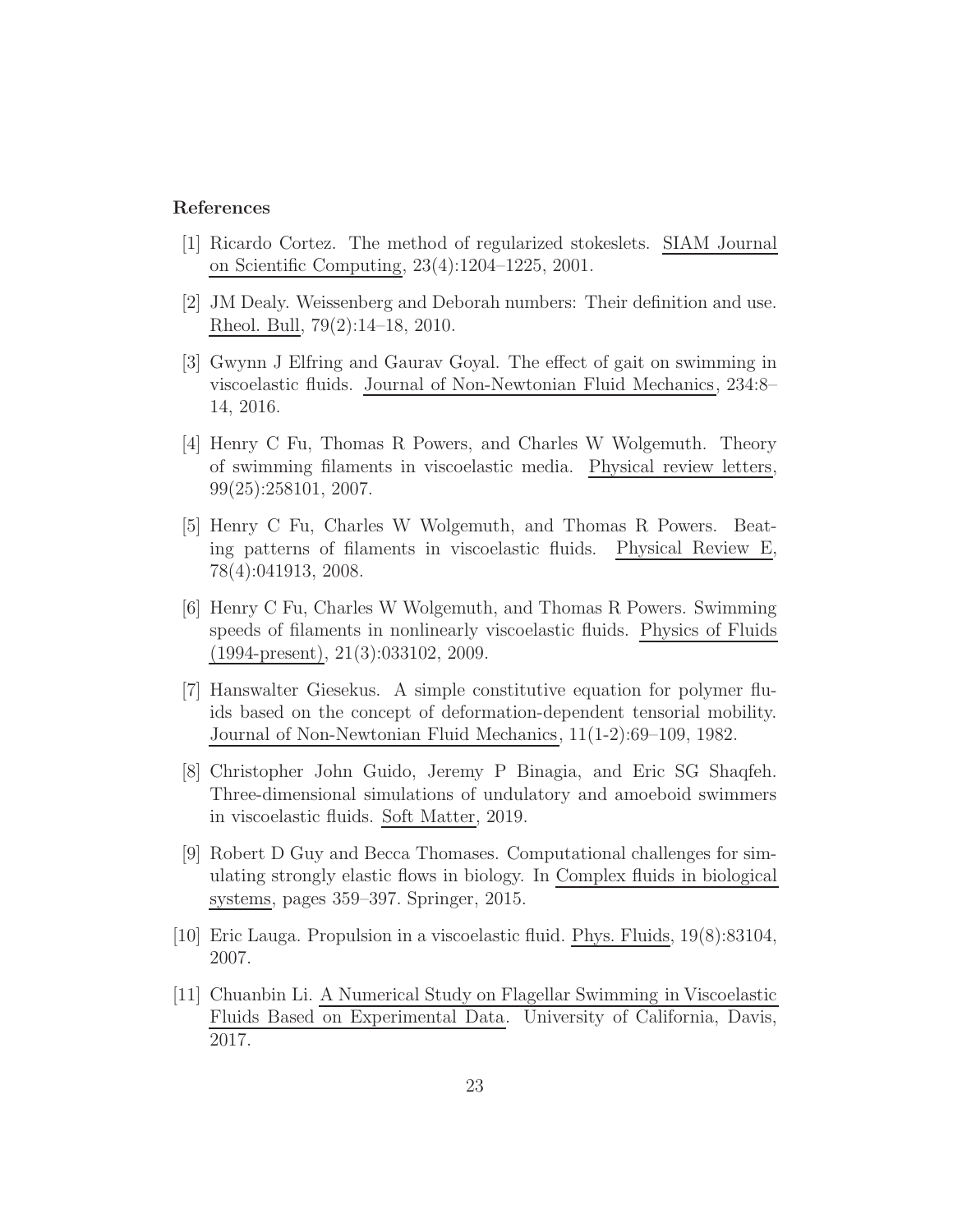- [12] Chuanbin Li, Boyang Qin, Arvind Gopinath, Paulo E Arratia, Becca Thomases, and Robert D Guy. Flagellar swimming in viscoelastic fluids: role of fluid elastic stress revealed by simulations based on experimental data. Journal of The Royal Society Interface, 14(135):20170289, 2017.
- [13] Chuanbin Li, Becca Thomases, and Robert D Guy. Orientation dependent elastic stress concentration at tips of slender objects translating in viscoelastic fluids. Physical Review Fluids, 4(3):031301, 2019.
- [14] Charles S Peskin. The immersed boundary method. Acta numerica, 11:479–517, 2002.
- [15] Robert Poole. The deborah and Weissenberg numbers. The British Society of Rheology - Rheology Bulletin, 53:32–39, 06 2012.
- [16] Emily E Riley and Eric Lauga. Enhanced active swimming in viscoelastic fluids. EPL (Europhysics Letters), 108(3):34003, 2014.
- [17] Daniel Salazar, Alexandre M. Roma, and Hector D. Ceniceros. Numerical study of an inextensible, finite swimmer in stokesian viscoelastic flow. Physics of Fluids, 28(6):063101, 2016.
- [18] Saverio E Spagnolie, Bin Liu, and Thomas R Powers. Locomotion of helical bodies in viscoelastic fluids: enhanced swimming at large helical amplitudes. Physical review letters, 111(6):068101, 2013.
- [19] R Sureshkumar and Antony N Beris. Effect of artificial stress diffusivity on the stability of numerical calculations and the flow dynamics of time-dependent viscoelastic flows. Journal of Non-Newtonian Fluid Mechanics, 60(1):53–80, 1995.
- [20] Joseph Teran, Lisa Fauci, and Michael Shelley. Viscoelastic fluid response can increase the speed and efficiency of a free swimmer. Physical review letters, 104(3):038101, 2010.
- [21] Becca Thomases. An analysis of the effect of stress diffusion on the dynamics of creeping viscoelastic flow. Journal of Non-Newtonian Fluid Mechanics, 166(21):1221–1228, 2011.
- [22] Becca Thomases and Robert D Guy. Mechanisms of elastic enhancement and hindrance for finite-length undulatory swimmers in viscoelastic fluids. Physical review letters, 113(9):098102, 2014.